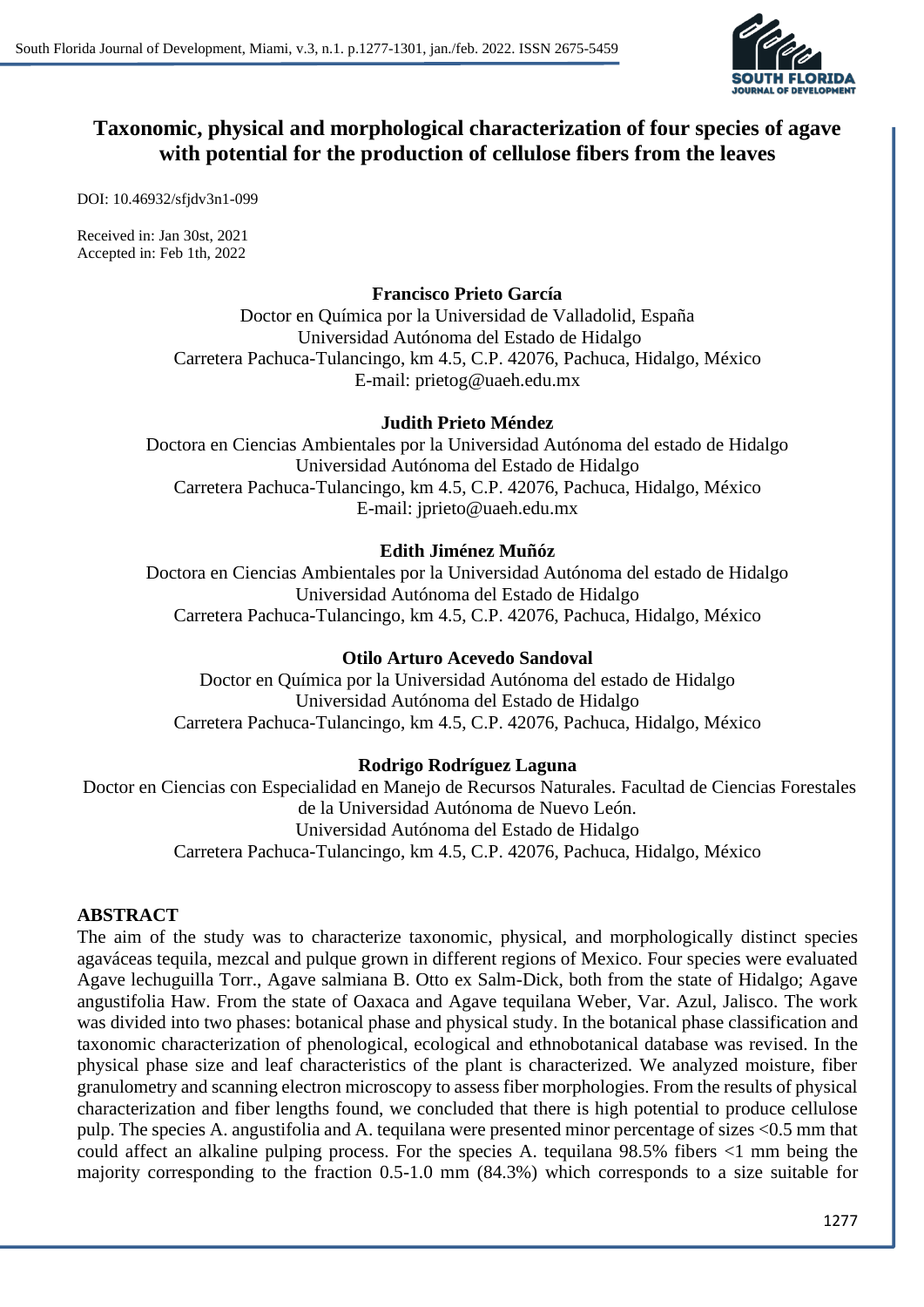

cellulosic pulp paper making was obtained. The species A. angustifolia showed 85.06% fibers <1 mm fraction between 0.5-1.0 mm majority (65.2%).

**Keywords:** A. salmiana, A. lechuguilla, Cellulose, A. angustifolia, Particle size.

#### **1 INTRODUCTION**

In the history of Mexico's agave (maguey) have played a major role and have 12.000 years old history. In Mexico before the Mexican Revolution the three major industries, making pulque, tequila and natural fiber cords, based their production on agaves (Colunga *et al*., 2007). Over a hundred years ago in Mexico occurred 300 million liters of tequila, a greater amount than is currently produced (CRT, 2008); 600 million liters per year and as 60% of the strings around the world were made of Mexican henequen: pulque yet occurred twice. As evidence of this greatness many pulque haciendas in Puebla, Tlaxcala, Hidalgo and henequen in Yucatan, there is a major tequila industry.

Research has been conducted concerning the fiber pulping tequilana agave bagasse to produce paper, for which techniques of mechanical, chemical, and biological pulping are used. The study showed that this application is feasible, but paper strength was low (Aguirre *et al.*, 2001). This indicates that further studies to date are inconclusive. Recently, Parra and colleagues (Parra *et al.*, 2010) conducted an investigation for drawing fibers from six species of Agave: three narrow blade (*A. lechugilla*, *A. tequilana* and *A. angustifolia*) and three with broad leaves (*A American*, *A. salmiana* and *A. mapisaga*) using different methods for the extraction of fibers. The results indicate that *A. salmiana* and *A. mapisaga* were the species with the best possible features for paper making, although these authors only presented results based handicrafts made from fibers were obtained. This work is the only thing that could be found in the literature review in which the production of fibers and probable pulping cellulose arises from the stalks or leaves, as most of the work reported refer to the residue bagasse obtained from the pineapple.

The objectives of this work are taxonomic, physical, and morphological characterization (Yusuf, 2018) of different species of agaváceas tequila, pulque and mezcal grown in different regions of the country. Later we will develop the study of new methods or variants of effective and economic techniques and optimization for the preparation and characterization of cellulose pulp from maguey species that serve to obtain at least handmade paper.

#### **2 MATERIALS AND METHODS**

#### 2.1 STUDY AREAS AND SAMPLING

Sampling of four species of agaváceas were evaluated in this study. The collected samples were taken in the states of Hidalgo, Oaxaca and Jalisco. Mexico sampling was performed for species of at all places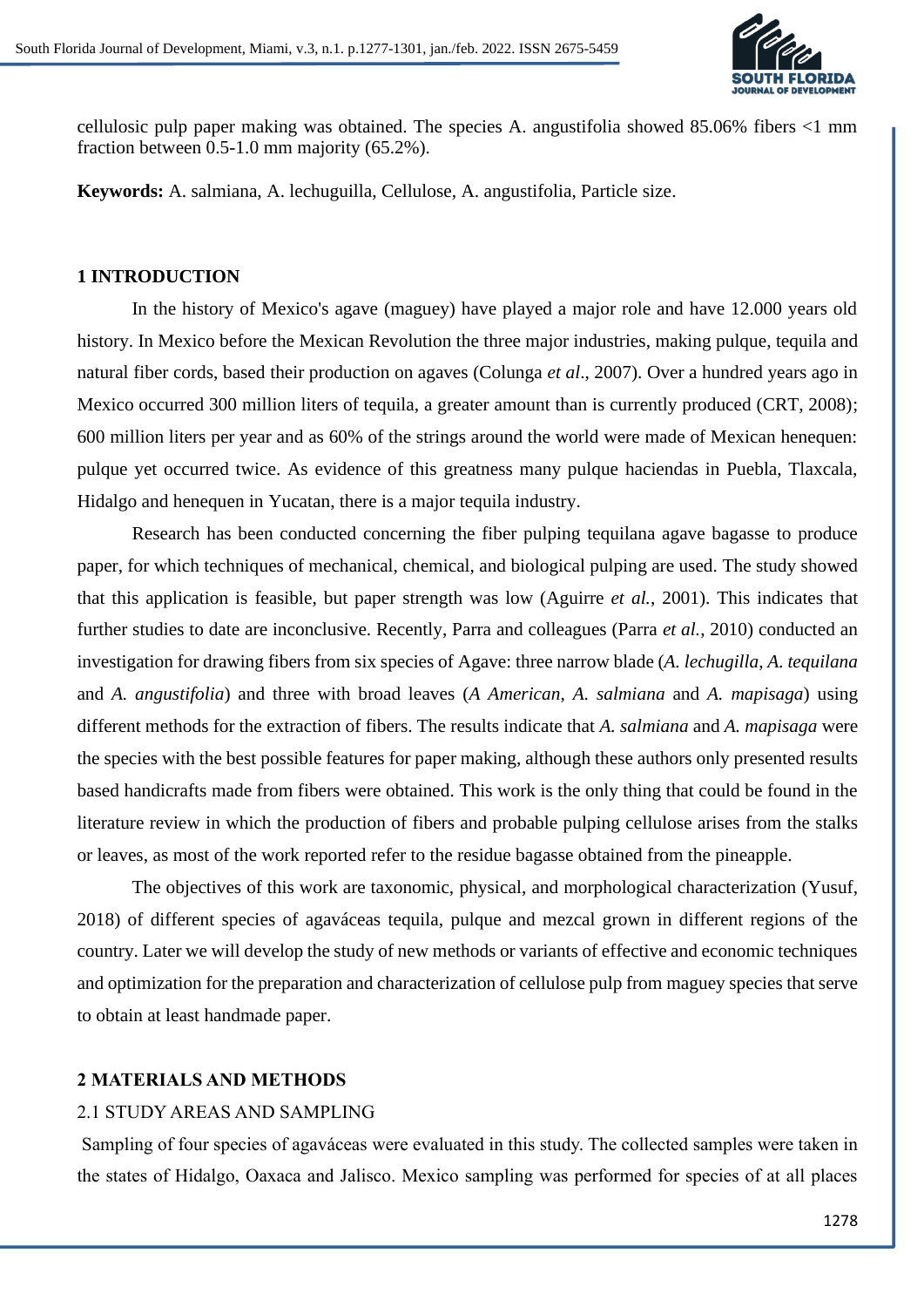

(Table 1) and in Fig. 1 an image is shown of locations. It is pertinent to mention that the species *Agave tequilana* Weber, Var. Azul not in the state of Hidalgo, which corresponds to that reported (Ruíz *et al.*, 1999) who note that it is only cultivated in municipalities in the states of Jalisco, Guanajuato, Michoacan, Nayarit and Tamaulipas, despite that it adapts to a wide altitudinal range. Seems to be favored by the range of heights ranging from 700-2000 m (Vargas, 2004), which helps explain why it is not admissible in Hidalgo with altitudes between 2100 and 3500 meters.

| Table 1. Geographical location of sampling points of Agavaceas. |                                  |                                                    |                           |  |  |  |  |  |
|-----------------------------------------------------------------|----------------------------------|----------------------------------------------------|---------------------------|--|--|--|--|--|
| <b>Variety</b>                                                  | <b>Location</b> ; State          | <b>Coordenates</b>                                 | <b>Altitude</b><br>(masl) |  |  |  |  |  |
| Agave angustifolia Haw.                                         | Zimatlán, Oaxaca                 | 16°45'05.4" N and 96°49'47.8" O                    | 1654                      |  |  |  |  |  |
| Agave lechuguilla Torr.                                         | San Agustín Tlaxiaca,<br>Hidalgo | 20°05'26.5" N and 98°52'19.5"<br>$\mathbf{\Omega}$ | 2853                      |  |  |  |  |  |
| Agave salmiana B. Otto ex Salm-<br>Dick                         | Epazoyucan, Hidalgo              | 20°00'02.5" N and 98°36'28.9"<br>Ω                 | 2220                      |  |  |  |  |  |
| Agave tequilana Weber, Var. Azul                                | Tequila, Jalisco                 | $21^{\circ}12'30''$ N and $103^{\circ}36'00''$ O   | 850                       |  |  |  |  |  |

Table 1. Geographical location of sampling points of Agavaceas.

This species *A. Tequilana* was collected in the town of Tequila in Jalisco. For this research work is divided into phases of specialties:

Botanical phase. In this phase the taxonomic classification of species of agaves of the study regions was performed, which allowed us to evaluate the potential for these species to achieve high efficiencies in obtaining cellulose pulp flagship species and decide on those most economic feasibilities.

Taxonomic classifications of the species under study, conducted in cabinet, through a review of literature (Gentry, 1982; Nobel, 2003; García, 2004) on phenology, ecology and ethnobotany. Later species were collected and their locations with geographic coordinates were recorded, as well as altitude, vegetation type and relative abundance. In the near population centers or urban locations locals were interviewed about the usefulness and origin of the observed maguey, through informal conversations, to avoid bias in the responses.



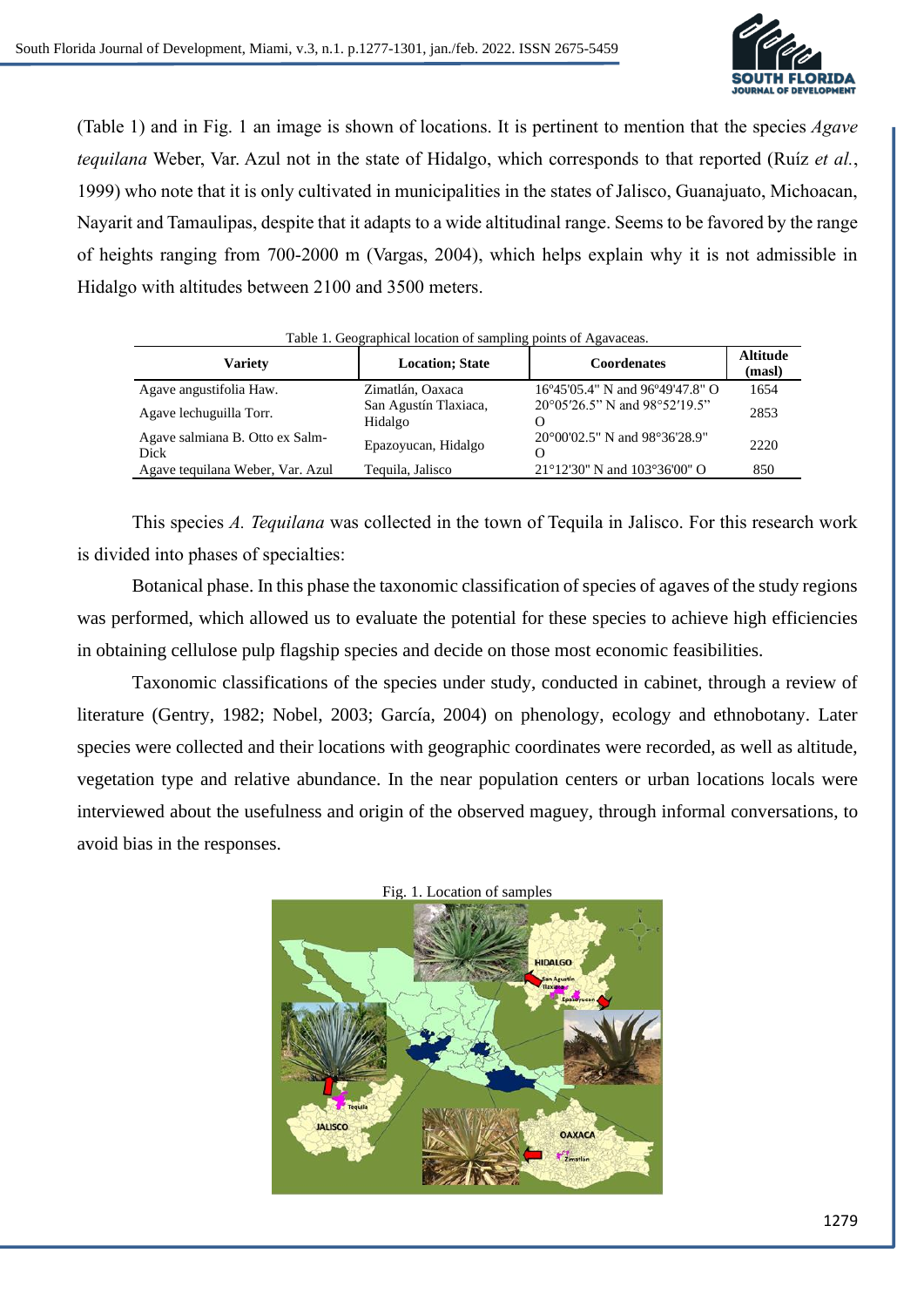

Physical phase. In this phase samples of species of agaves were subjected to a drying process (moisture determination) in order that these samples are subjected to an analysis of grinding and screening to define suitable particle sizes for further processing to obtain pulps. They were characterized in their dimensiones and other foliar characteristics of the leaves and the bases. Further samples were also analyzed by scanning electron microscopy (SEM) to specify the morphologies of observable fibers and analyzed particle sizes and distribution of the fibers.

Moisture analysis was carried out as specified in the NMX-F-211-2012 SCFI determination of moisture and volatile matter from the hot plate method. Morphological analysis of the screened product was performed using a scanning electron microscope (SEM) JEOL, JSM-820 Model. In this analysis the characteristics of the fibers were observed. The distribution and size of the particles of fibers obtained were evaluated by a laser diffraction analyzer ray equipment signature LS13-320 Beckman Coulter liquid with universal modules. Samples were suspended in distilled water and continuously stirred.

## **3 RESULTS AND DISCUSSION**

## 3.1 BOTANICAL PHASE

*Taxonomic classification of agaves in herbarium.* Taxa or groups that living things are classified are structured in a hierarchy of inclusion, in which a group covers other minor and this, in turn, subordinate to a larger one. The groups are assigned a taxonomic rank or taxonomic category that accompanies the proper name of the group. Taxonomic categories under study are agaves (Colunga *et al*., 2007; García, 2010; Mora *et al*., 2011).

- Division: *Angiospermae*
- Class: *Monocotiledoneae*
- Order: *Liliales*
- Family: *Agavaceae*
- Subfamily: *Agavoideae*
- Genus: *Agave*
- Species: *Agave sp.*

#### **3.1.1 Phenological classification of agaves in herbarium**

a) Scientific name: *Agave angustifolia* Haw.

Name(s) common: Sculling Maguey or maguey mount in Oaxaca (Palma, 1991). Status: None (NOM 1994 INE).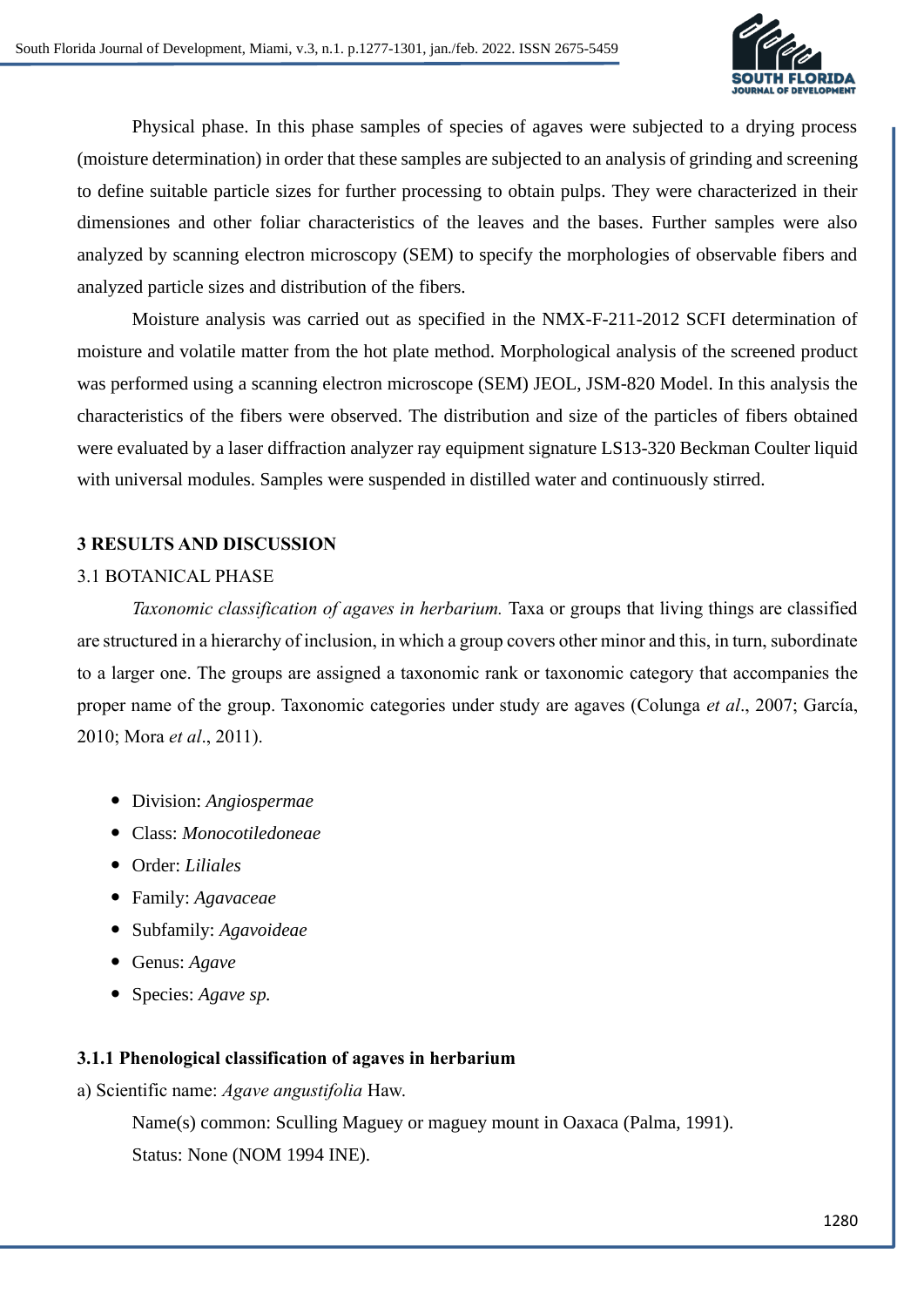

Origin: North America (Pérez and Gallardo, 1997).

Biological Form: Shrub 1-2 m (Wickens *et al*., 1987).

Phenology: Leaves: The leaves can live between 5 and 8 years (Palma, 1991); Flowers: May to June (Wickens *et al*., 1987).

Distribution in Mexico: Vegetable Association savannas, thorn forests and tropical deciduous forests (Pérez and Gallardo, 1997). Forests of Quercus-Pinus, Quercus, tropical deciduous forest and secondary vegetation demolished (Wickens *et al*., 1987).

Environmental Requirements: Elevation (m): Average: 1,000; Low: 0, Maxima: 2,000 (Wickens *et al*., 1987). It was obtained in the town showing Zimatlan in Oaxaca at an altitude of 1654 meters.

Floors: Classification (FAO), Chromic Luvisol, Cambisol calcium (García, 2012); Physical Characteristics: Depth: From deep to moderately deep (Wickens *et al*., 1987); Texture: Arene silty, clayey never; Drainage: Well drained; Humidity apparent: little; Color: From dark brown to off-calcareous; Chemical characteristics; pH: 5-8.5; Organic matter: Moderate (Wickens *et al*., 1987); Temperature (16 $^{\circ}$ C, as ideal), Media: 20 $^{\circ}$ C (García, 2012); Precipitation (mm), Media: 600 a 700, Minimmun: < 235 (Palma, 1991); Maximum: not reported.

Other: This occurs well in frost-free area. Propagation: by runners sexual and asexual (Sánchez, 1989), and aproximis (Granados, 1993).

Collection and management of seed: Due to the long time required and the care you need, reproduction by seed (Granados, 1993) is not practiced. Time of collection and propagation: In the cloves after developing inflorescence (Pérez and Gallardo, 1997). The suckers and bulbils are planted in the period from May to June (Enriquez *et al*., 2005). Useful vegetative parts are bulbils (Pérez & Gallardo, 1997), suckers (Sánchez, 1989).

Methods of production: the suckers and bulbils from the mother plant are extracted by a cut (Sánchez, 1989).

Conditioning plant prior to final transplant: battered leaves are removed, dried twigs and left exposed to the sun (Sánchez, 1989).

Preparing the ground: tracking and weeding. If the ground has weed problems is recommended manual or mechanical weeding depending on ground conditions. If this has slopes greater than 12% to avoid soil erosion is recommended, remove vegetation only at sites where plants, stripes or around strains were planted. This activity can be performed using veneering vegetation machetes or manually remove (Arriaga *et al*., 1994). Subsoiling: If the ground has weed problems is recommended for manual or mechanical weeding depending on ground conditions. If this has slopes greater than 12% to avoid soil erosion is recommended, remove vegetation only at sites where plants, stripes or around strains were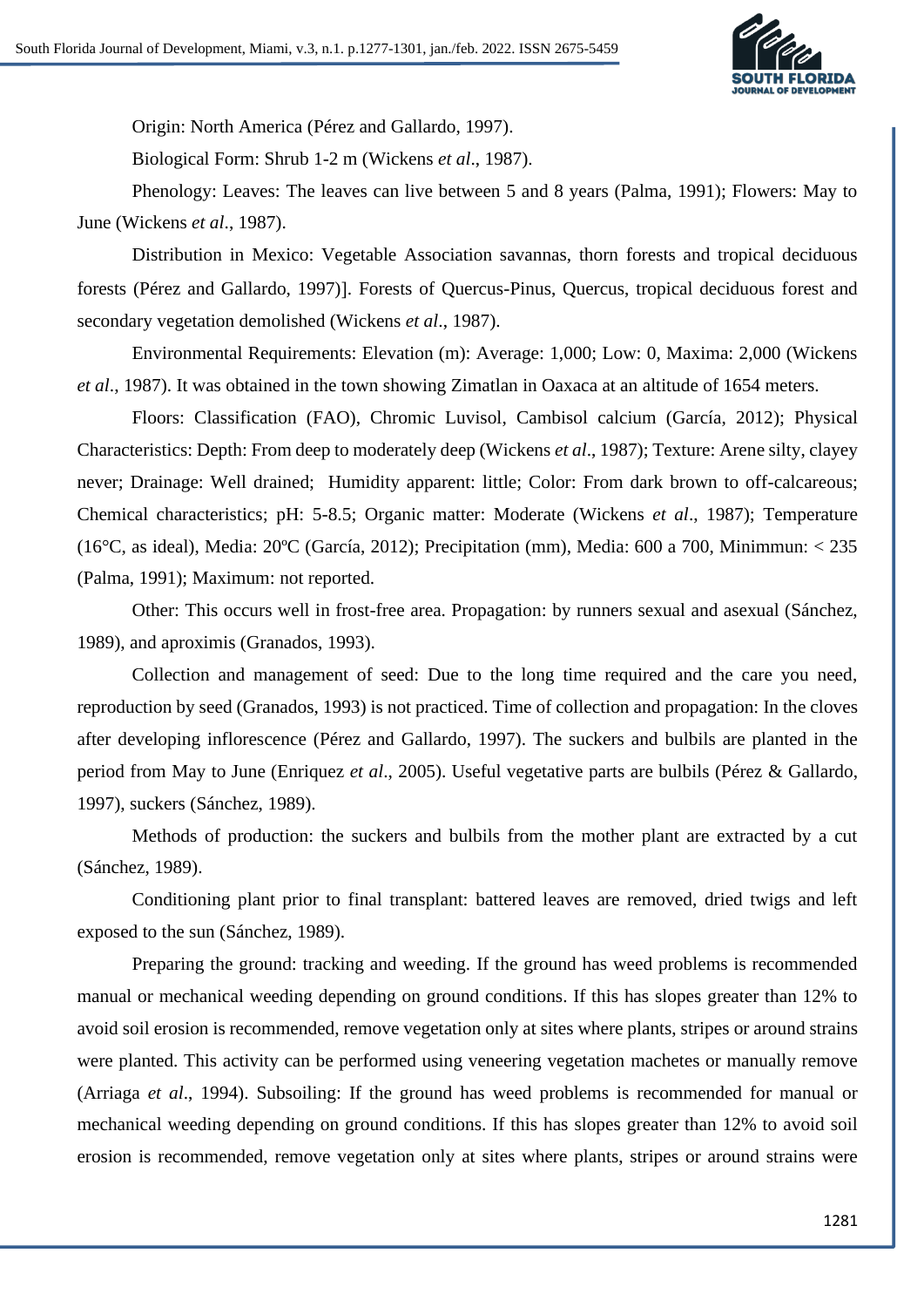

planted. This activity may be conducted by means of veneering vegetation with machetes, or manually remove it (DOF, 2011). It is recommended strains of contour lines should be arranged on a staggered basis. The distance between contour lines depends on the slope and density of plants you want to set.

Opening of strains: 15 to 20 cm deep and 1.5 to 2 m apart (5). Depending on the terrain the size and type of strains may vary depending on soil conservation strategies that seek to use, the characteristics of the soil and climatic conditions (Arriaga *et al*., 1994).

It is convenient to build structures on the loading platform in order to accommodate two or more floors to optimize the capacity of vehicles and reduce transportation costs. In order to prevent the plant suffer less stress transport time ideally should not exceed 3 (Arriaga *et al*., 1994).

To protect the plantation against disturbance factors such as trampling and grazing of livestock, it is recommended to place a fence around the perimeter of the plantation (Arriaga *et al*., 1994).

Pests and diseases: the bacterium Erwinia carotovora (Rodríguez, 2006) and the black weevil attack (Scyphophorus acupunctatus) (=interstitialis) Gyllenhal) (Coleoptera: Curculionidae) (Solís *et al*., 2001; Bravo, 2003) are common and must be controlled.

#### b) Scientific name: Agave lechuguilla Torr.

Sinomia: Agave glomeruliflora Engelm. A. Berger (pro sp.). Agave heteracantha var. glomeruliflora Engelm. Agave lecheguilla forma A. glomeruliflora Berger (pro sp.) Trel.

Name(s) commun(es): Lechuguilla in the northern border states of Mexico, tzuta (Otomí language) - Hidalgo (Martínez, 2004), ixtle (Standley, 1961). Shows the municipality of San Agustín Tlaxiaca at an altitude of 2340 m was taken.

Status: Act for the sustainable management of the state of Hidalgo maguey (DOF, 2011).

Source: arid zones of North America.

Biologically form: Grass rosette of 50-70 cm (Ramirez, 1999).

Phenology: Sheets: Perennifolia, succulent leaves with thorns; Flowers: Each rosette blooms only once; between 6 and 15 years (Sánchez, 1993); Fruits: Capsules.

Distribution in Mexico: Vegetable Association in xeric scrub (Rzedowski, 1983). [Microphyll desert scrub and desert scrub rosetophilous (Sánchez, 1989).

Entities: Overall in the northern border states of Mexico, especially in Nuevo Leon, Coahuila, Tamaulipas (Ramirez, 1999), Durango (Hernández *et al*., 1991) and also reported for southern Hidalgo (Rzedowski, 1983).

Environmental Requirements: Altitude (m) Average: 2,400, Low: 2,250 (Rzedowski, 1983) and Maximum: 2,700.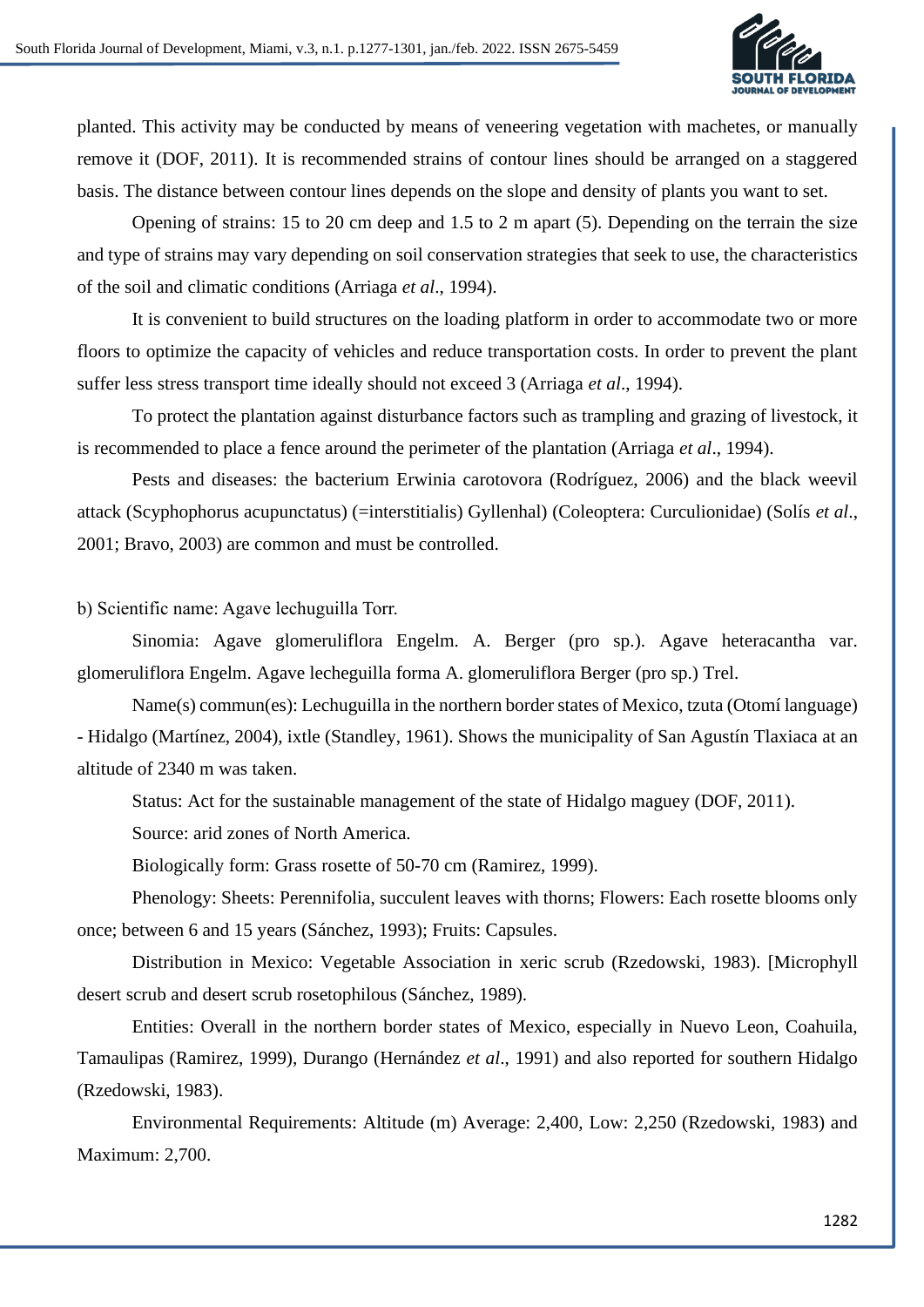

Floors: Classification (FAO), Feozem, Leptosol, Xerosol, yermosol (Verified with letter soil); Rendzina, Leptosol, Foezem, Vertisol, Castanozem (Sánchez, 1989).

Physical Characteristics: Depth: Shallow; Texture: sandy loam to clay-free; Pedregoso. Color: dark in Rendzina, dark-brown in Castanozem; Chemical properties pH: 7.5 to 9.4, Organic matter: 2.46%; Salts: carbonates in high calcium carbonate content; Fertility Rendzina high fertility (Sánchez, 1989).

Other: Temperature (°C) Media: 20°C; Low: -5°C High: 35°C; Precipitation (mm) 105 to 600 (Sánchez, 1989; Ramirez, 1999).

It grows in soils of limestone origin and occasionally clay (Sánchez, 1989).

Mainly vegetative, sexual transmission; The optimum temperature for germination is 25-30°C, germinated with high percentages of light (Baskin and Baskin, 1998). Right consistency to keep the seed in place, the volume should not vary drastically with changes in humidity, medium texture to ensure proper drainage and good moisture retention capacity.

Adequate fertility, free of salts and unmineralized organic matter. When the substrate is inert one 55:35:10 mixture of peat, vermiculite and perlite or perlite, is suitable (Arriaga *et al*., 1994). In asexual propagation is done by braces, layering, cuttings and stakes rackets.

Time of collection and propagation: Since the last week of February until the arrival of the first rains in May and June. Useful vegetative parts Hijuelos. Plants with better size and higher number of bunches are chosen, the shoot is removed with a crochet (Sánchez, 1989).

Since the cultivation of this species is recommended for dry areas, it will be difficult weed problems. If they exist, it is advisable to remove the weeds manually, before they produce seeds and leave the organic matter in the soil. Applies only when hardened shallow layers presented,  $\leq 15$  cm; long as the present land slopes  $\leq 10\%$  (Ramirez, 1999).

Since the environmental conditions of arid zones, the density of growing plants is limited by water, and combined with the slow growth of this species, it may not make sense plowing and subsoiling. Probably more advisable strains and dikes to retain surface runoff individually for each plant. In any case it is not recommended to remove the original vegetation cover, nor the destruction of the solid crusts of the desert.

Opening of strains: in arid areas, it is advisable to place the floors below ground level, so that small hollows around plants forming. Also, you should raise a barrier semicircular slope, a few inches high, below where the plant is planted, so that works as a small dam. Organic matter deposited on the surface can reduce soil desiccation and aid in water infiltration.

Forest pests and diseases (Detection and control) The "Escamoles" Liometopum apiculatum y Peltophorus polymitus pierce the leaves and buds. Megathymus sp. auger buds. Scyphophorus intertitialis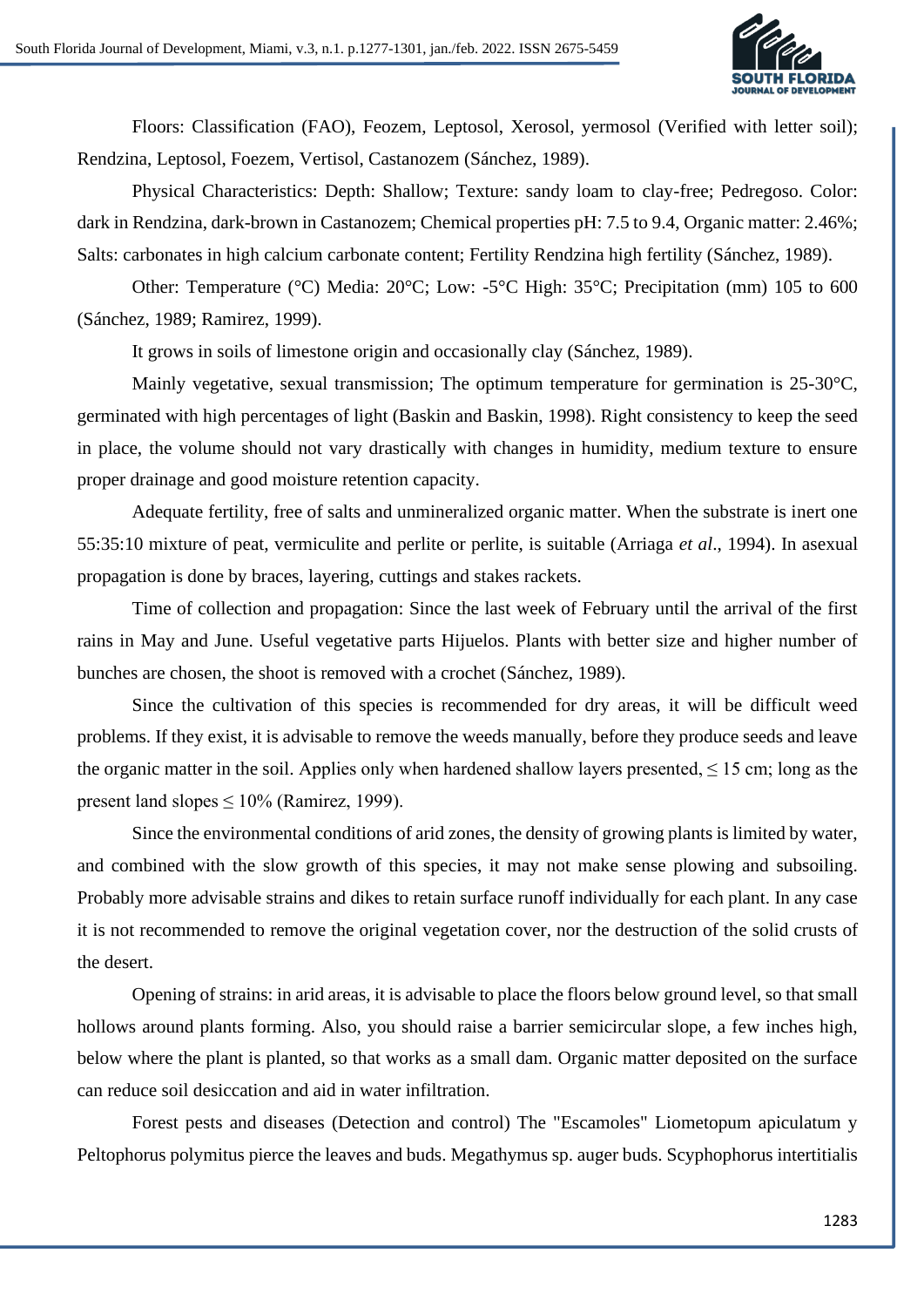

auger leaves. I also attack the fungus "damping off", Alternaria sp., and the mushroom "sooty mold", Apnodium sp. Others are weevil Lechuguilla, S. acupunctatus, and rodents (Sánchez, 1989).

Due to the low biomass accumulation and flammable material, which is typical of arid areas, conducting fire breaks is not necessary.

c) Scientific name: Agave salmiana B. Otto ex Salm-Dick

Sinomia: According to Mora (Mora *et al*., 2011), Agave salmiana Otto ex Salm–Dyck is a species of maguey with the morphological diversity, whose variants are located in environments with varying degrees of humanization, from rangeland purpose to plantations and agricultural areas. This species is notable for the abundance and distribution of its variants in many locations in Mexico, from Tlaxcala to Coahuila. In the geographic area of the Mexican plateau, particularly in regions of the state of San Luis Potosi, wild populations are located and cultivated A. salmiana (Mora *et al*., 2011), which have been described variants 'White', 'Chinese' and 'Smooth' used primarily for making mezcal. Its adult plants show morphological differences in their leaves and thorns in your side reaction temperature germination under laboratory conditions (Peña *et al*., 2006; Vázquez *et al*., 2011). Samples Epazoyucan the town of Hidalgo state, at an altitude of 2220 m was obtained.

Name(s) commun(es): green agave, meek maguey, pulque maguey.

Status: Act for the sustainable management of the state of Hidalgo maguey (Arriaga *et al*., 1994).

Origin: native to Mesoamerica distributed from 34° north latitude to 60 ° south latitude; coinciding in our country the center of origin to the center of species diversity.

Biological form: Ground commonly rosette; 80 cm to 2 m high by 1.2 to 2.5 m in diameter. Leaves: It has 10-20 leaves; are linear-lanceolate to 70 cm to 2 m long and 16-40 cm wide; fleshy or nearly rigid: their margins are horn-toothed at the apex and in the rest; light green, sometimes yellow-green or greenglaucous.

Inflorescence: scape, as panicle 3.5 to 8m long, fleshy bracts from an indoor to green. Flowers: Yellow color, 7 to 11cm long. Fruit: Capsular seeds. Seeds: Black 8 to 9mm in length and 5 to 7 mm wide. Distinguishing Features: Rosetta up to 1.5 m in diameter, dark green leaves have two or three lines highlighted slightly near the spine.

Phenology: The characteristics of maguey led it to be a very popular species and therefore human intervention has spread to other parts of our country; has come to be grown in states like Guerrero and Oaxaca, a place where the production of mezcal is a very important activity.

Distribution in Mexico: Altiplano Potosi-Zacatecas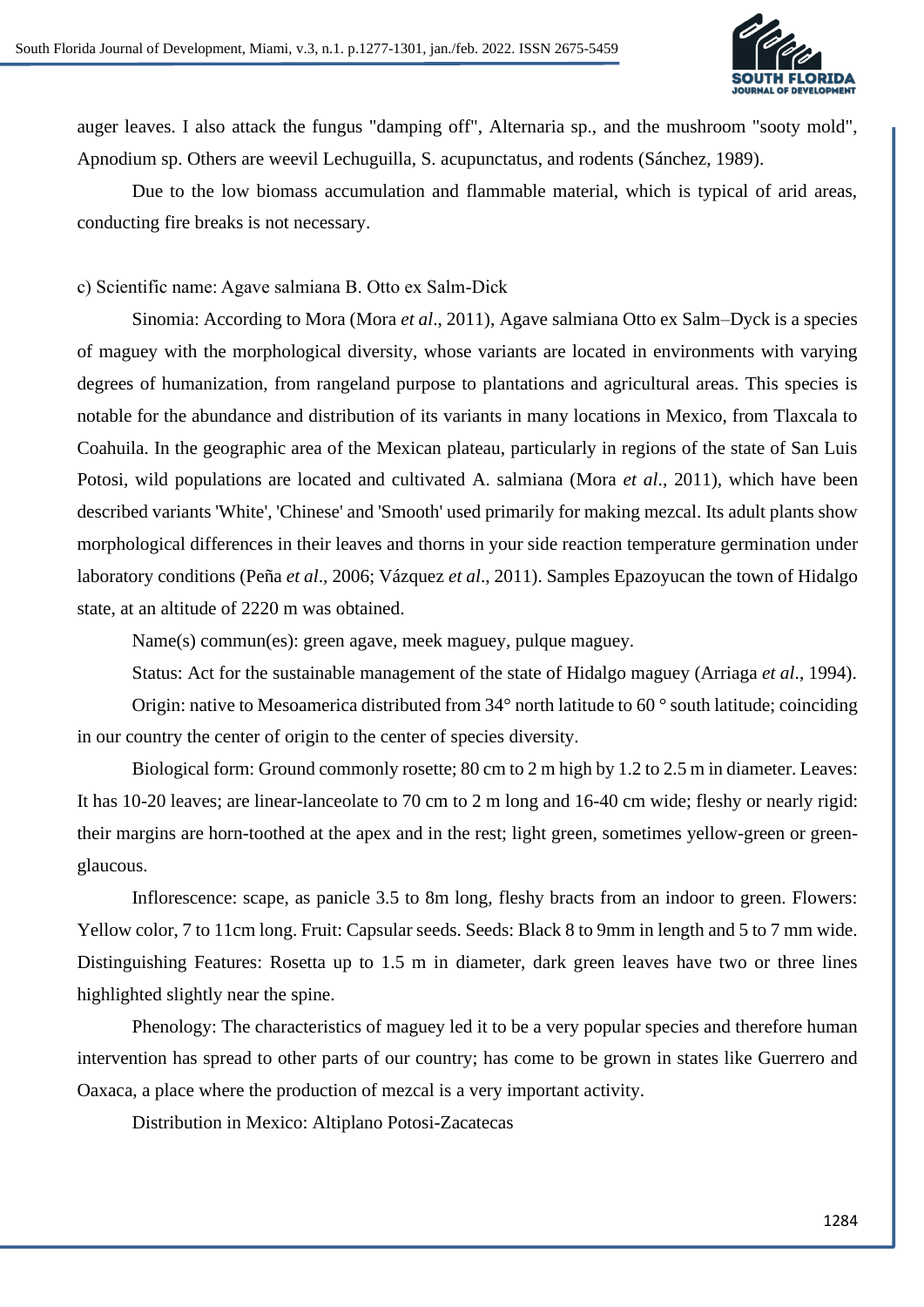

Environmental Requirements: The atmosphere of Potosi-Zacatecas maguey mezcal has three operating stations: the first from March to June (dry), the second from July to October (rainy) and the third from November to February (cold), which affect productivity performance and flavorful (Aguirre *et al*., 2001).

Soil: Clayey and stony. They can stay very steep soils; Sun: Abundant, although you can put too pale sunshine. Water: Scarce. If water is applied regularly can grow faster.

#### d) Scientific name: Agave tequilana Weber, Var. Azul

Sinomia: Agave tequilana Weber Blue Agave variety belongs to the subgenus and Rigidae section, which also belong to a large number of species and mezcal fibreras extending in Mexico and Central America being absent in the United States. This group is recognizable by its narrow shape and very stiff leaves.

Name(s) commun (es): Maguey tequila, blue agave, blue tequilaza, Weber

Status: None

Origin: It is a plant belonging to the Agavaceae and native to North America (Gentry, 1982) family. It is distributed between 5 and 25 north latitude and subtropical regions adapted to semi-arid and sub-humid temperate thermal regime, semi or warm (Ruíz *et al*., 1999). The term implies semiarid atmosphere with 30 to 119 days in which the rain precitación is equal to or greater than the evapotranspiration potential, while the term humid means 120 to 180 days in this condition. Meanwhile, temperate, warm temperate and semi schemes involve an average annual temperature between 5 and 18°C, between 18 and 22°C and> 22°C, respectively (Medina *et al*., 1998; Ruíz *et al*., 1999; Iniguez *et al*., 2001). Samples of the municipality of Tequila, Jalisco state at an altitude of 850 masl was obtained.

Biological Form: Succulent plant radically extending from 1.2 to 1.8 m in length. Its stem is thick, short of 30-50 cm. height at maturity. The leaves from 90 to 120 cm. lanceolate, acuminate firm fibers, often rigidly straight, concave upward to horizontal; it is wider towards the middle of the blade, narrow and thick at base, usually glaucous blue to grayish green. The margin is straight or wavy challenging, teeth generally regular size and irregularly spaced, mostly 3 to 6 mm. half length of the sheet. The thin, curved or hoses from low height of the pyramidal base color dark brown to apex, 1 to 2 cm long, rarely flattened or overtly long laced up, wide base, dark brown decurrent or decurrent. The inflorescence is a panicle of 5-6 ms high, densely ramosa along with 20 to 25 diffuse large umbels of green flowers and pink stamens. Flowers 68-75 mm long, with bracteoles on the pedicels 3-8 mm long. Ovary 32-38 mm long, with short cylindrical neck, inconstricto almost terminated tip on the base. Floral tube 10 mm wide, funeliforme furrowed, unequal petals 25-28 mm long and 4 mm wide, linear, erect at anthesis but quickly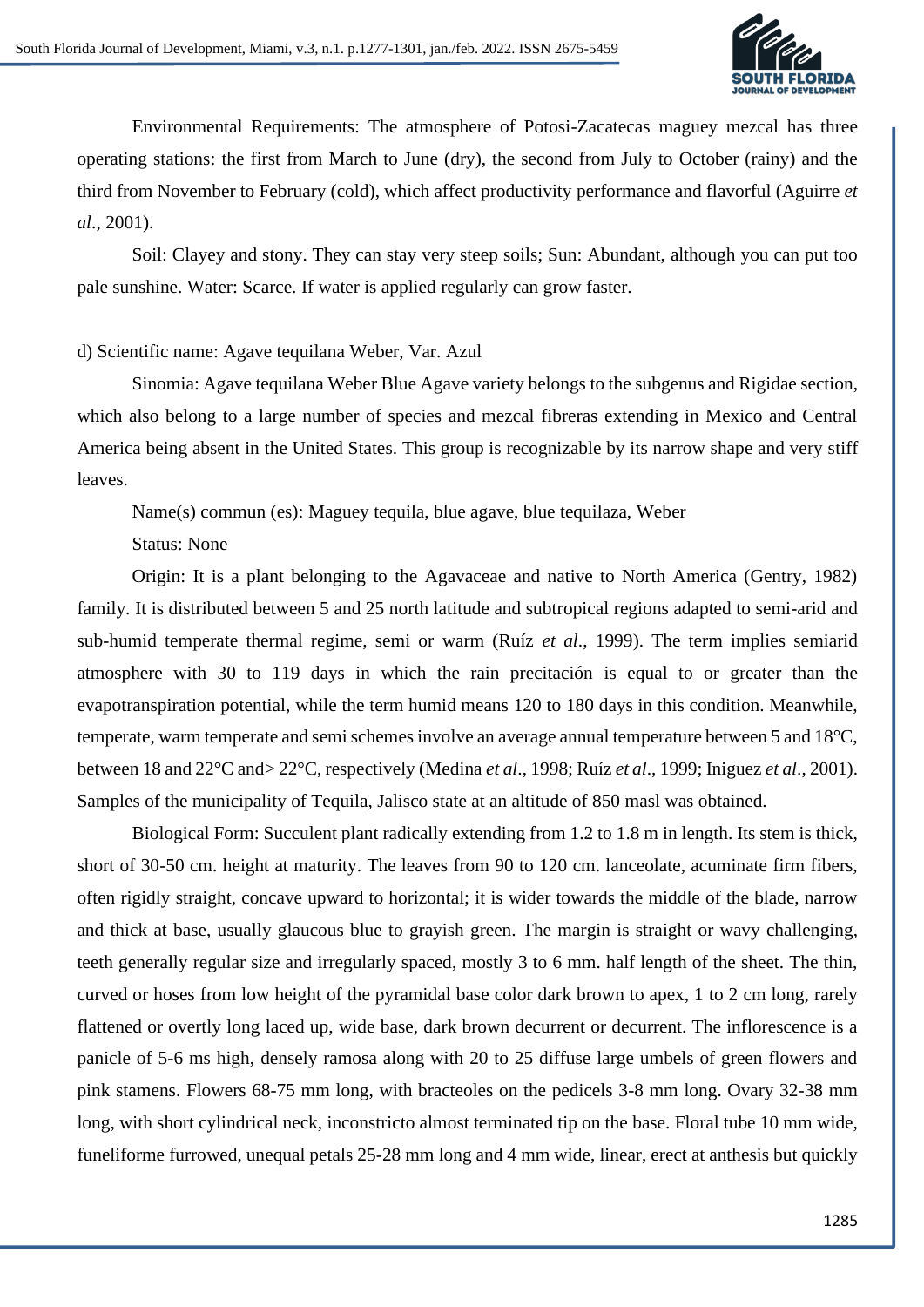

loose, then changing to brown and dry. Filaments of 45 to 50 mm in length, bent inward along the pistil inserts 5-7 mm near the base of the tube; anthers of 25 mm long. The fruit is an oval capsule briefly cusp (Arriaga *et al*., 1994; Ruíz, 2007).

Phenology: The characteristics of the agave has led it to be a very popular species. The tequilana Agave is monocarpic, flowering only once in its life and then dies. Flowering occurs after a decade. The plant produces a flower stalk a few meters high, with numerous umbels of greenish vertical tubular flowers. Pollination depends solely on a bat nivalis Leptonycteris a nectivoro filostómido.

Distribution in Mexico: Located in 180 municipalities in five Mexican states that are part of the Appellation of Origin Tequila as: Jalisco, Michoacán, Tamaulipas, Nayarit and Guanajuato. Only those municipalities can use the raw material for the production of Tequila.

Environmental Requirements: Presented from October to March, which has requirements of high relative humidity and average temperature between 15 and 22°C. Rainfall between 700-1000 mm (Ruíz *et al*., 1999). It is characterized by oval and cause dry gray spots on the leaves near the bud after bud reaches the leaves and moves towards the center thereof, and to the pineapple. Has poor tolerance to low temperatures. The absorption cell is halved when temperatures drop to the level of -6. Agave is less tolerant to low temperatures (Agave sisalana) halved to -6.4ºC absorption cell and the two most tolerant agaves (Agave utahensis Agave parryi and) reduce its absorption cell to -19°C. Therefore tequilana probably can not be grown in regions where temperatures occasionally occur -7 or less.

Furthermore, this sheet can tolerate temperatures agave to 55 (Nobel *et al*., 1998). Thirteen of the 19 species of agave that have been examined to date have a higher tolerance to low temperatures tequilana Agave (Nobel *et al*., 1998). CO2 assimilation is favored by day / night temperatures and low to moderate decreases drastically in environments where temperatures day/night air are high. The daily net  $CO<sub>2</sub>$  uptake over 24-hour periods for leaves of this species is higher for day / night 15 °C/5°C temperatures, decreasing 10% at 25/15°C and 72% at 35/25 °C (Nobel *et al*., 1998). Q10 has an agave (Fractional Increase in respiration per 10°C increase in the temperature of the air) passing 2.17 average of 5 to 15°C, 2.55 at from 15 to 25°C and 2.67 at from 25 to 35°C (Nobel *et al*., 1998). The basis for development of agave temperature was 11°C, requiring 85 units heat to the issuance of an agave leaf 1 and 45 units heat agaves 7 years (Flores *et al*., 2002).

Floors: Agaves prefer medium textured soils, such as loam, sandy loam or clay loam. Even in areas with low rainfall prefer soils with better moisture retention, ie heavy textured soils (FAO, 1994, Delgado et al., 2021), such as clay or clay loam.

The agaves can develop properly from thin to deep soils. The genus Agave has a light to medium salt tolerance (FAO, 1994). The agaves thrive in a pH range of 6.0 to 8.0. They are not recommended soil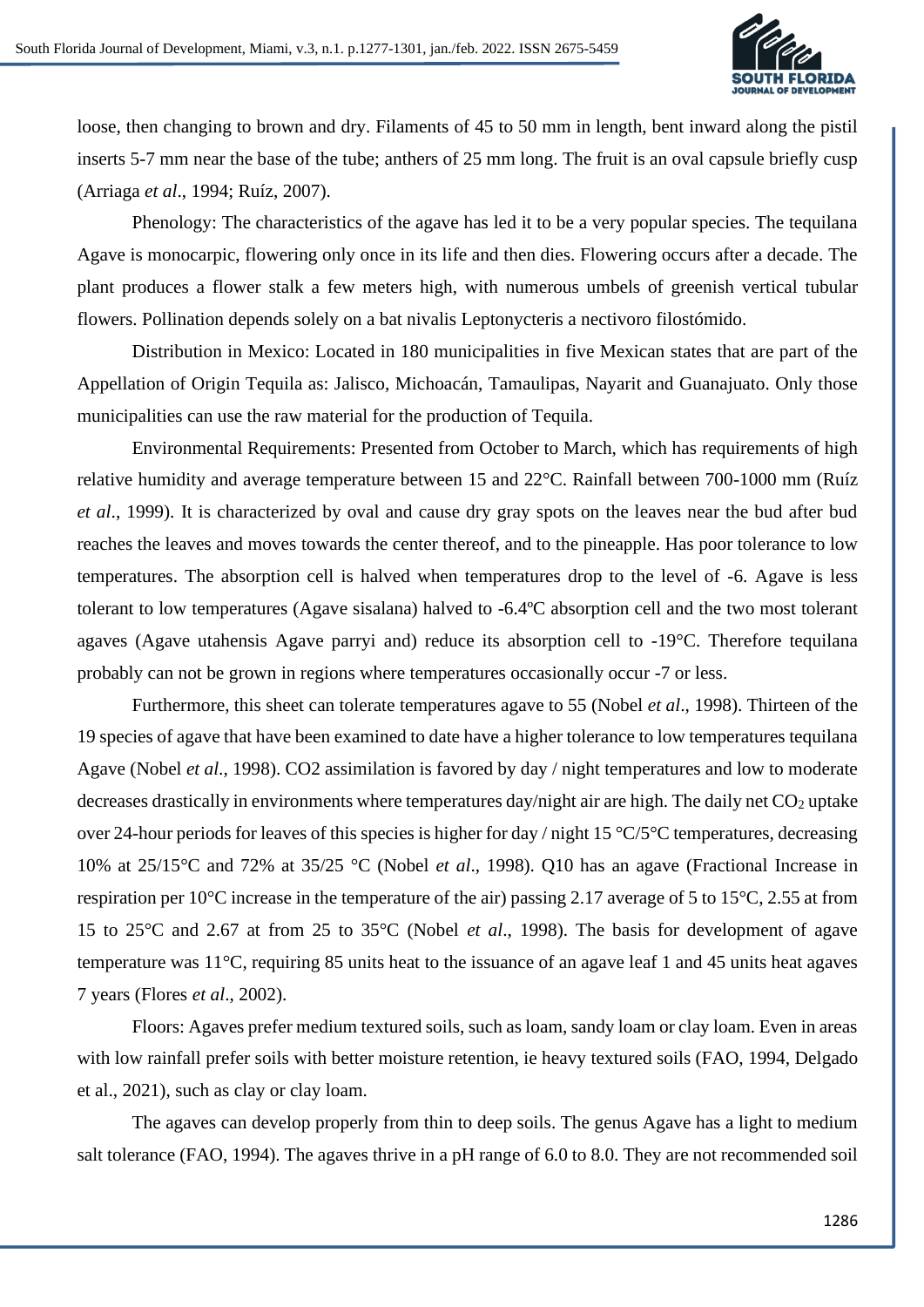

acidity or alkalinity problems. You can develop in areas with high slope with very efficient surface drains and deemed unsuitable for traditional agriculture. However, under these conditions, soil conservation practices and water should be made to ensure a favorable environment for growing. In flat terrain is a risk of problems of waterlogging, which is harmful to the crop. Soils requires excellent good drainage (FAO, 1994).

### 3.2 ETHNOBOTANICAL STUDY AGAVES RATING

#### a) Scientific name: Agave angustifolia Haw.

From the sap concentrated in their apical meristem is that water areas where honey and pulque are produced. Its leaves are used for cooking meat on barbecue lamb and flowers in different dishes. In some parts of country flowers and leaves are used as fodder. In addition to the plant fibers are extracted to produce twine, baskets, clothing, sandals, toothbrushes, etc. Because of the high content of saponins it has been used to prepare soap or steroids or other sex hormones. It is used as a remedy for sprains or broken bones of humans or animals (Pérez and Gallardo, 1997).

#### b) Scientific name: Agave lechuguilla Torr.

Ixtle extraction is used for the manufacture of ties, LOMERAS, martingales, sacks, bales of cotton covers, rugs, among others (Ramirez, 1999). Root and stem products used in the manufacture of soaps (Sánchez, 1989) are obtained. The juice of the leaves can be used as detergent (Baskin and Baskin, 1998). It is used for the extraction of drugs (González, 1986).

#### c) Scientific name: Agave salmiana B. Otto ex Salm-Dick

"Mead" juice is used to make pulque. As forage, the leaves are eaten by cattle. Medicinally the "mead" is used to treat inflammation, as seen pulque is also used to increase blood. The leaves are used to treat gastritis, diabetes, buried grains, heal wounds and cough. It is also used in diseases of the digestive, endocrine, wounds and skin disorders, and respiratory system. It is one of the best alternatives for soil restoration, as it helps to control erosion and soil formation. They can be used for these purposes in a bit steep slope. In the Altiplano Potosi-Zacatecas, the "green maguey" is used (Agave salmiana ssp), as raw material for the production of pulque and mezcal, livestock feed and fuel material. In recent years its use has increased, which can cause severe ecological changes in ecosystems. Using GIS and forest sampling were quantified and some ecological attributes such as the degree of abundance, species richness, diversity index and an index of coverage of populations were found to change inhabiting the maguey in a communal farm region where they currently use (García *et al*., 2010) is performed. Its use is diverse and has played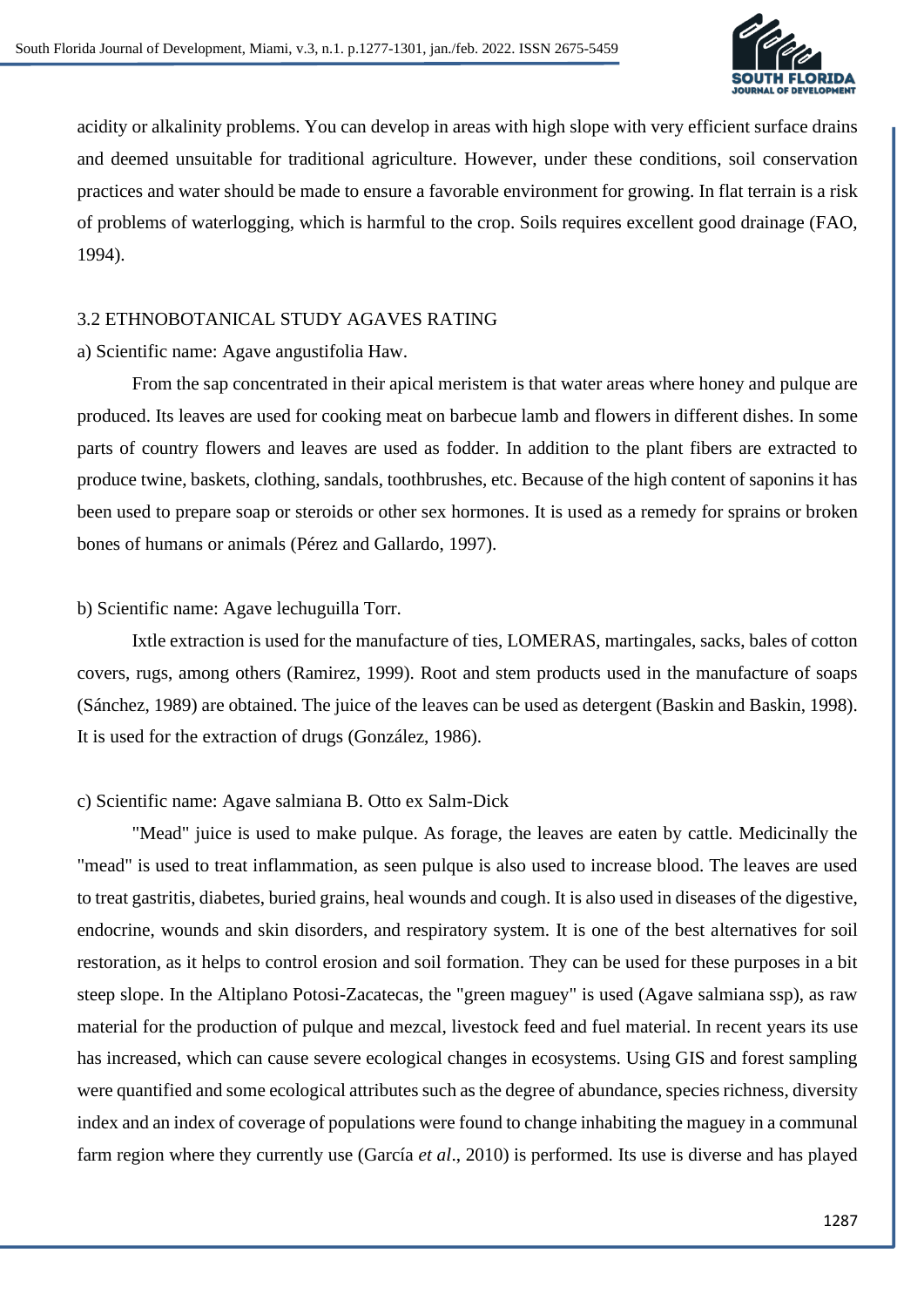

an important role in the life of the ancestors and the current inhabitants of Zacatecas Potosi region; today, its main use is for the production of mezcal (Zamora *et al*., 2010).

## d) Scientific name: Agave tequilana Weber, Var. Azul

At the time tamping the earth, begins the long process of evolution Agave tequilana, which will take eight to ten years to gain maturity, during which they must be serviced; land clearing, fertilization, growth control and disease prevention. For high quality during the process must always be a careful selection of mother plants as well as suckers. During growth of the plant will perform some work help it to produce and maintain the maximum level of starch in the heart. At age six, to foster maturity of "escobeta barbeo" lowered, which consists of horizontal cuts on top of the leaves leaving the flat surface is performed. Almost to reach maturity, is becoming strictly barbeo until almost pineapple stop pads, this is called barbeo barbeo punished. After reaching maturity and in the dry months, the agave begins to reduce the size of their leaves in the Cogol or center, becoming smaller and more numerous by the growth of an inflorescence called quiote. This quiote grows rapidly and consume all sugars that accumulated over the years, so it is cut; This operation is called desquiote.

## 3.3 PHYSICAL BLOCK

### **3.3.1 Physical characterization of agaves in studio.**

#### a) Agave tequilana Weber, Var. Azul

Results of characterization of the samples shown in (Table 2) for Agave tequilana Weber, Var. Azul which was sampled in the town of Tequila, Jalisco. On average 10 pads (leaves) shows that for its size (98.58 cm long, 8.33 cm wide and 2.08 cm thick) were similar to those reported by some authors (Velasco *et al*., 2008; Montañez *et al*., 2011); can only be analyzed in its thickness slightly thicker proved and therefore with higher volumes of leaves and bulk densities, which gives an idea that they are somewhat past maturity for jimado and cone collection, it can also be because the collection was conducted in the rainy season, which store water for periods of severe drought. Similarly the height of the plants are considered similar although slightly lower than that reported (Velasco *et al*., 2008) rosette diameter (see Fig. 2).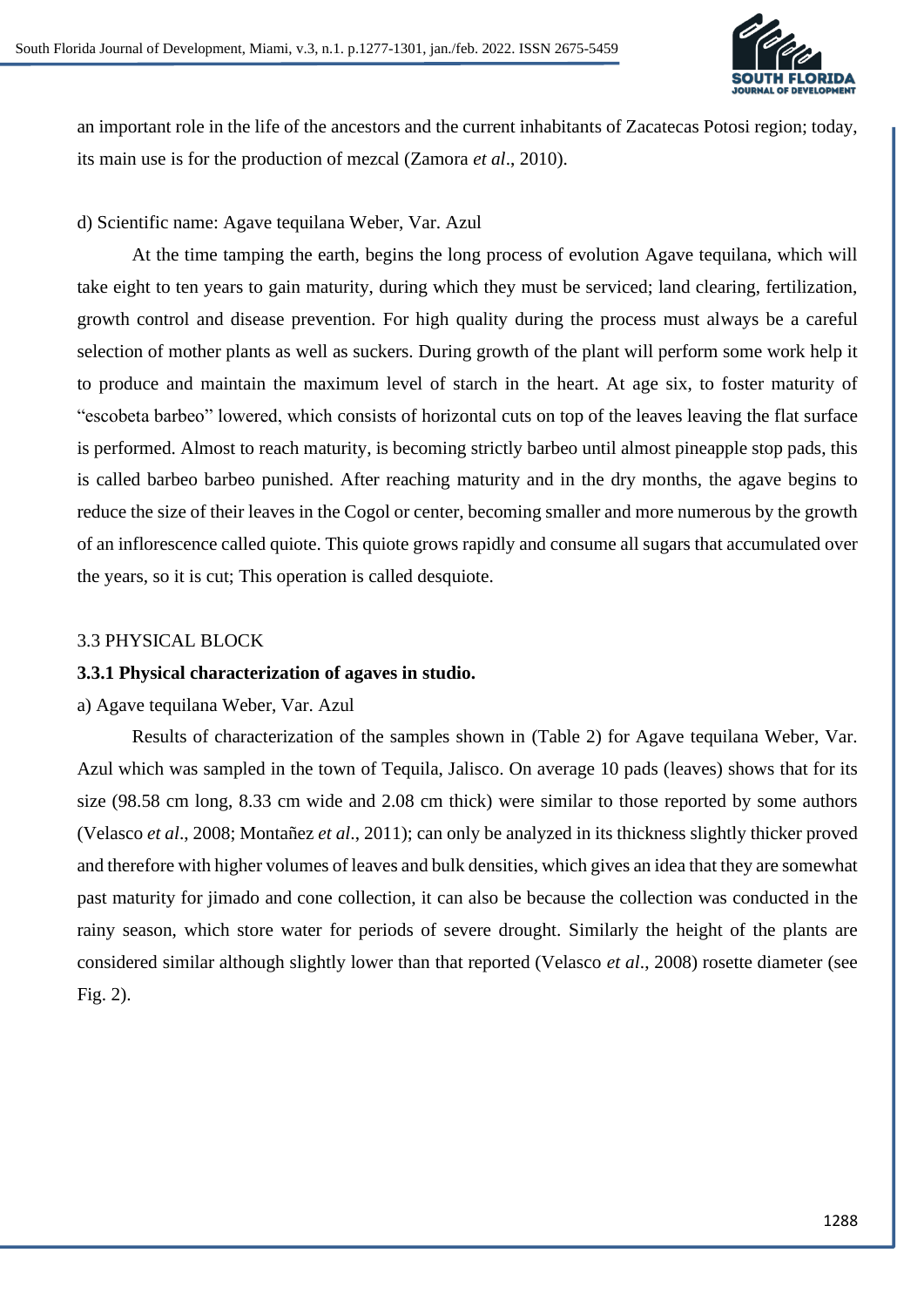

|               |                 |               |                                       | Roseta (n=6 plantas)                                          |                                     |                                 |                                                 |                             |                               |
|---------------|-----------------|---------------|---------------------------------------|---------------------------------------------------------------|-------------------------------------|---------------------------------|-------------------------------------------------|-----------------------------|-------------------------------|
| <b>Values</b> | Long<br>(cm)    | width<br>(cm) | thickness<br>(cm)                     | mass<br>(g)                                                   | <b>Volume</b><br>(cm <sup>3</sup> ) | density<br>(g/cm <sup>3</sup> ) | <b>Folear area</b><br>$\rm \left( cm^2 \right)$ | <b>Plant height</b><br>(mm) | <b>Plant</b><br>diam.<br>(mm) |
| average       | 98.58           | 8.33          | 2.08                                  | 641.64                                                        | 1741.92                             | 0.38                            | 827.59                                          | 1417.43                     | 1469.48                       |
| S. dev.       | 9.011           | 0.833         | 0.207                                 | 149.094                                                       | 439.885                             | 0.065                           | 152.652                                         | 40.044                      | 57.931                        |
| % VC          | 9.14            | 10            | 9.95                                  | 23.24                                                         | 25.25                               | 17.2                            | 18.45                                           | 2.83                        | 3.94                          |
| t cal         | 2.055           | 2.187         | 7.341                                 | 1.403                                                         | 3.896                               | 5.12                            | 0.24                                            | 1.377                       | 18.042                        |
| t tab         | 2.262           | 2.262         | 2.262                                 | 2.262                                                         | 2.262                               | 2.262                           | 2.262                                           | 2.262                       | 2.262                         |
| $Ref*$        | 100             | 7.5           | 1.6                                   | 575.47                                                        | 1200                                | 0.48                            | 816                                             | 1400                        | 1800                          |
|               |                 |               |                                       | Species: Agave tequilana Weber, Var. Azul (Tequila) (Jalisco) |                                     |                                 |                                                 |                             |                               |
|               | <b>Moisture</b> |               | Granul.                               | Granul.                                                       |                                     | Granul.                         | <b>Color</b>                                    |                             | Height                        |
| <b>Values</b> | $(\%)$          |               | $< 0.5$ mm $\left(\frac{9}{6}\right)$ | $0.5-1.0$ mm $(\% )$                                          |                                     | $>1.0$ mm<br>$\frac{9}{6}$      | $(1-6)$                                         | $N^{\circ}$ thorns          | apical<br>spine (cm)          |
| average       | 83.43           |               | 13.62                                 | 84.83                                                         |                                     | 1.56                            | 4.3                                             | 151.05                      | 1.51                          |
| S. dev.       | 3.405           |               | 5.315                                 | 5.914                                                         |                                     | 0.87                            | 0.458                                           | 21.65                       | 0.07                          |
| $\%$ VC       | 4.08            |               | 39.03                                 | 6.97                                                          |                                     | 55.86                           | 10.66                                           | 14.33                       | 4.64                          |
| t cal         | 3.182           |               |                                       | 0.091                                                         |                                     |                                 | 2.07                                            | 0.153                       | 22.136                        |
| t tab         | 2.262           |               | 2.262                                 | 2.262                                                         |                                     | 2.262                           | 2.262                                           | 2.262                       | 2.262                         |
| $Ref*$        | 80              |               | NR                                    | $> 85\%$                                                      |                                     | <b>NR</b>                       | 4                                               | 150                         | 2                             |

Table 2. Physical characterization of tequilana Weber Agave, Var. Blue, taken in the town of Tequila, Jalisco. Species: Agave tequilana Weber, Var. Azul (Tequila) (Jalisco)

\* The references were taken from Montañez *et al*., 2011. NR: No Reported

Fig. 2. Sampling of Agave tequilana Weber, Var. Blue in the municipality of Tequila, state of Jalisco.



The moisture contents in the leaves were slightly higher (83.43%) relative to what they report the authors consulted [45-46], which is related to have been collected in time rainy. Similarly can be considered a bit high color of the leaves collected, because when compared on a scale 1-6 with an average value of 4.31, as established and Reyes *et al*., 2000, this value should be between 3-4 (3.5 average collected several leaves) as an indication of sufficient maturity of the plant, which must correspond to an age of 8-10 years (optimal age for jima and production of tequila).

If colors are found under 3 in that scale, presupposes not mature enough or not age appropriate plant. Greater than 4, indicate that it is more mature than required, which is reflected in higher contents of sugars to the leaves, which based on what they make pineapples; this goes to the production of tequila (lower alcohol content). As for the height of the apical spine, corresponds with that reported by Montañez *et al*., (2011) but slightly smaller than indicated (Aguilar, 2011).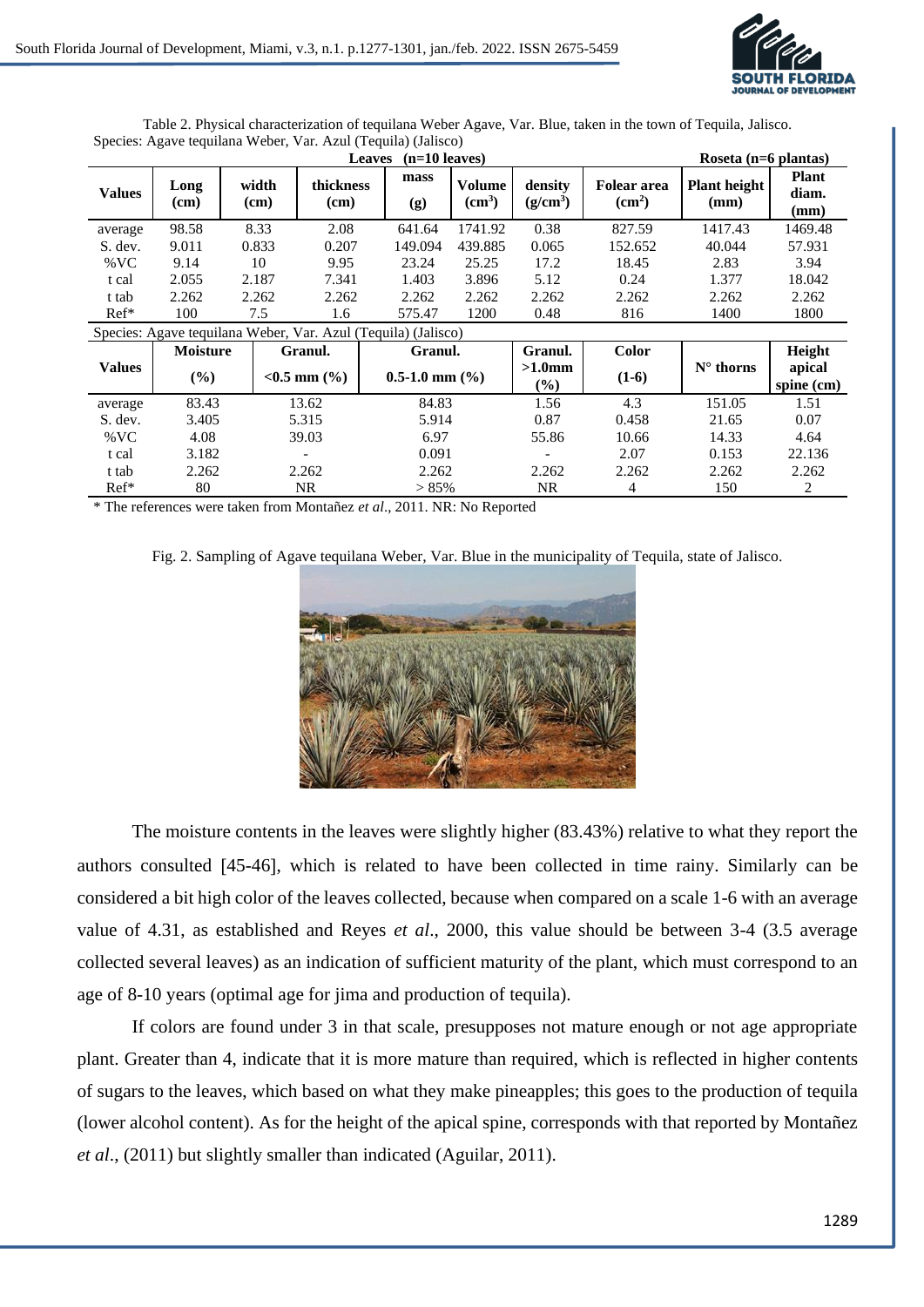

Once dried the leaves are ground and sieved, the composition particle size fractions were analyzed. Was obtained 98.5% <1 mm fraction being the majority of effect 0.5-1.0 mm (84.3%) which corresponds with that reported by Águilar (2011). The fraction <0.5 mm should vary between 8-10% and an average value slightly higher (13.6%) was obtained but is not expected to affect to the pulping process in fiber length. In Fig. 3 the size distribution of particles of the fine fraction (<0.5 mm) and the fraction 0.5-1.0 mm was observed. As you can see the prevailing size was 324.4  $\mu$ m for the smallest (a) fraction, while for the majority fraction (b) was 932 µm y shows inhomogeneous distribution. Fig. 4 shows the photomicrograph of the fibers of the major fraction; one can see that is heterogeneous in size.

Fig. 3. Distribution and sizes of dry particles of the fractions of a) <0.5 mm and b) 0.5-1.0 mm, of leaves of *Agave tequilana* Weber, Var. Blue in the municipality of Tequila, state of Jalisco.<br>
Differential Volume (Average)

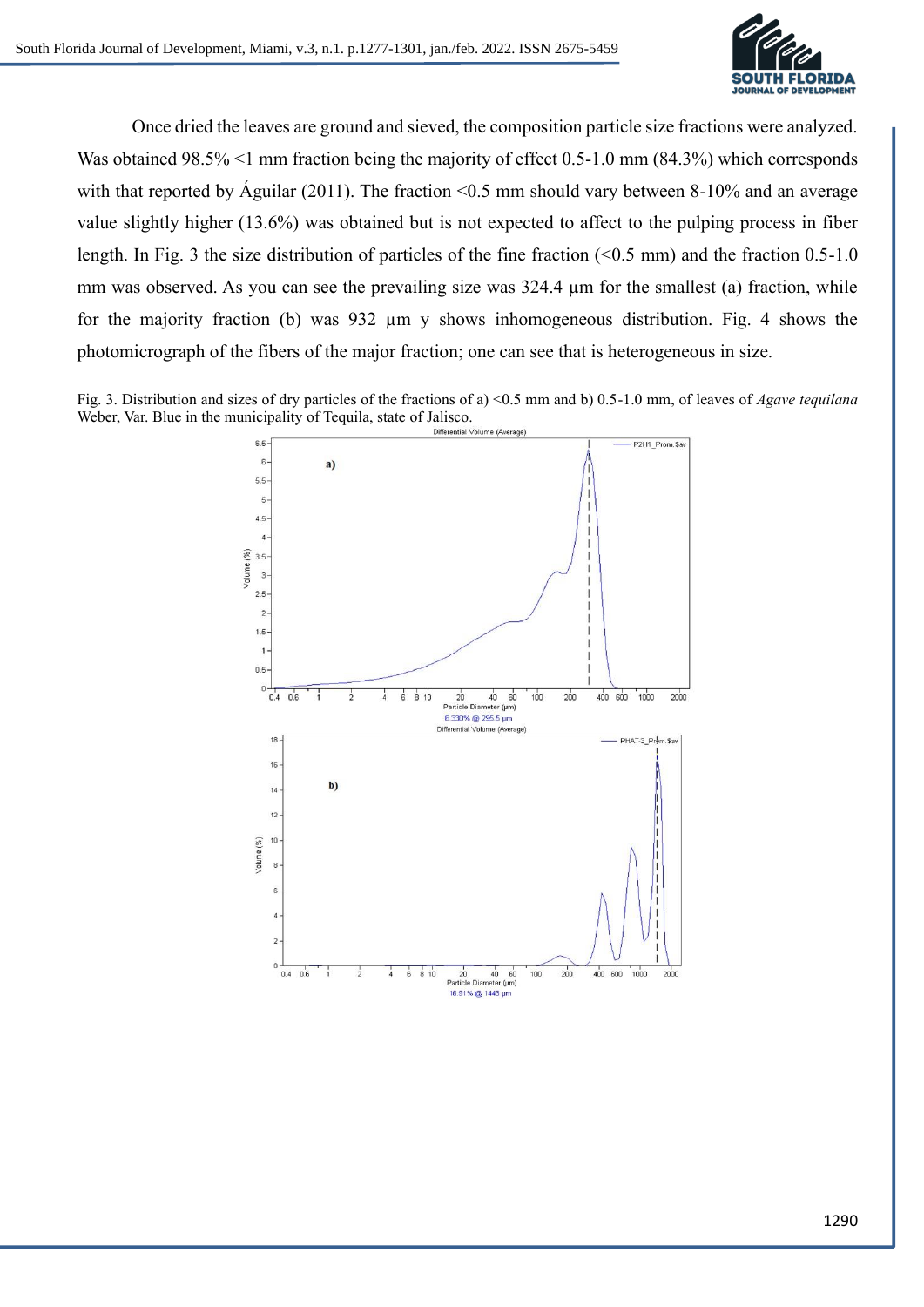

Fig. 4. Microphotography of fiber particles 0.5-1.0 mm, from *Agave tequilana* Weber leaves, Var. Blue in the municipality of Tequila, state of Jalisco.



## b) *Agave salmiana* B. Otto ex Salm-Dick

Table 3 shows the results of physical characterization of the range are reflected *Agave Salmiana* Otto ex Salm–Dyck, samples taken in the town of Epazoyucan, Hidalgo. Similarly as above, by an average of 10 sheets, you can see that there are no statistically significant differences in the length of their leaves and corresponds to what some authors reported (Parra *et al*., 2010; Mora, 2012) indicating values of 150  $\pm$  1 cm. However the mean values in leaf width (21.23 cm) was slightly lower than indicated some previous authors  $24 \pm 2$  cm (Silos *et al.*, 2010). An important variation is observed as the thickness of the leaves was on average 6.5 cm, much higher than the reported average (4.5 cm).

In terms of average mass, it was found that they are also higher in average weight (9179 g) than expected, attributed to the greater amount of water retained due to the time of sampling with high incidence of rainfall and corresponding with the greatest widths and thicknesses of the sheets. Similarly they were 1.37 times more bulky than what is reported in the references consulted  $(1600-1700 \text{ cm}^3)$ . Consequently a slightly lower density but without statistical significance. If we observed a greater height (thinness) of the plant and increased rosette diameter in the groove (see Fig. 5), approximately 200 cm taller and wider rosettes.

Fig. 5. Sampling of *Agave salmiana* B. Otto ex Salm-Dick in the municipality of Epazoyucan, Hidalgo state.

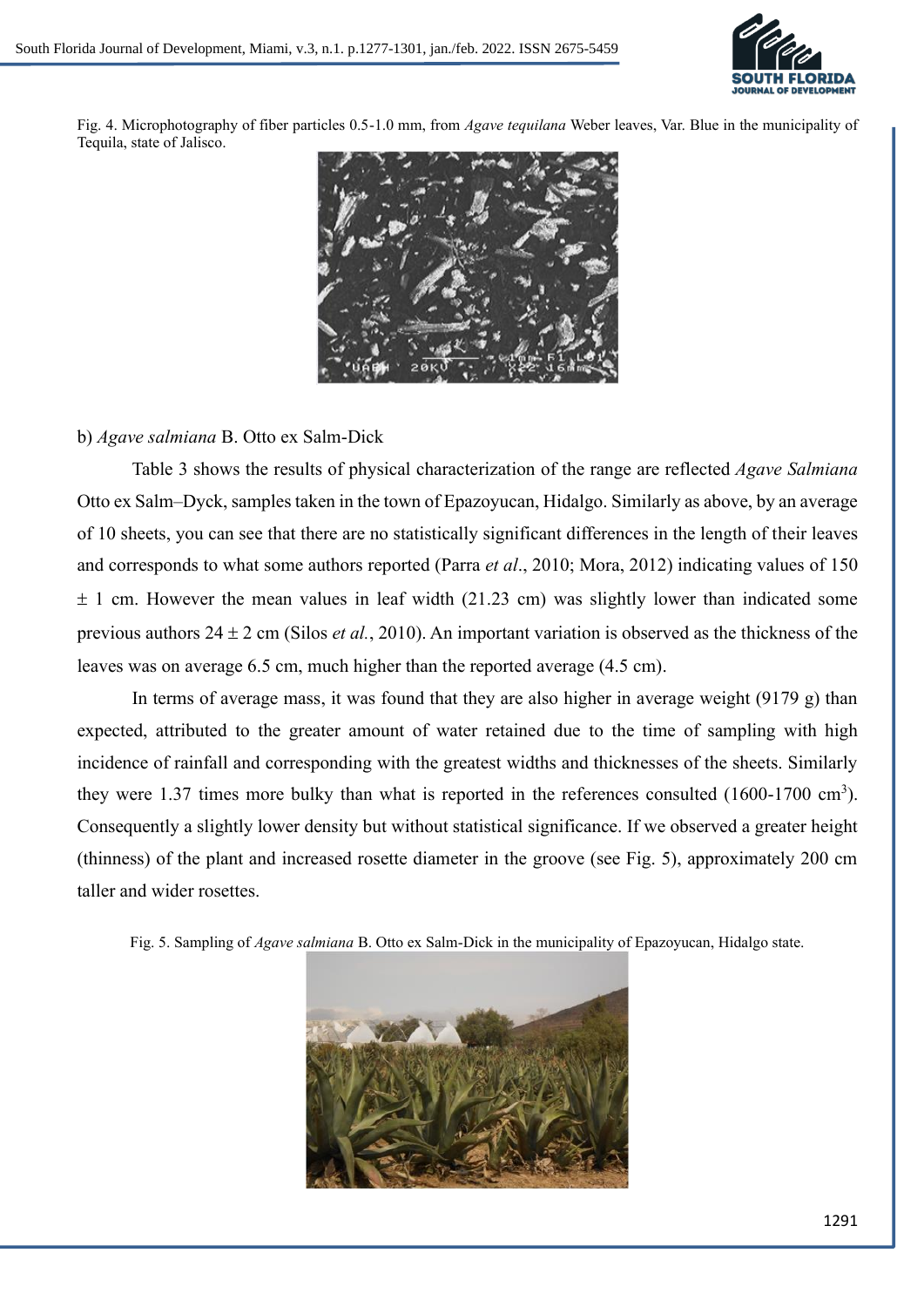

| $(n=10 \text{ leaves})$<br><b>Leaves</b> |                                                                 |                               |                          |                                 |                              |  |                              |                         |                                    |                                | Roseta $(n=6 \text{ plants})$      |
|------------------------------------------|-----------------------------------------------------------------|-------------------------------|--------------------------|---------------------------------|------------------------------|--|------------------------------|-------------------------|------------------------------------|--------------------------------|------------------------------------|
| <b>Values</b>                            | Long<br>(cm)                                                    | width<br>(cm)                 | <i>thickness</i><br>(cm) | mass<br>(g)                     | Volume<br>(cm <sup>3</sup> ) |  | density<br>$(g/cm^3)$        |                         | <b>Folear area</b><br>$\rm (cm^2)$ | <b>Plant</b><br>height<br>(mm) | Plant diam.<br>(mm)                |
| average                                  | 159                                                             | 21.23                         | 6.54                     | 9179.36                         | 22821.48                     |  | 0.43                         | 3397.78                 |                                    | 2236.17                        | 2488.83                            |
| S. dev.                                  | 15.593                                                          | 1.555                         | 1.248                    | 2281.693                        | 7474.732                     |  | 0.125                        | 567.37                  |                                    | 161.31                         | 336.553                            |
| $\%$ VC                                  | 9.81                                                            | 7.33                          | 19.09                    | 24.86                           | 32.75                        |  | 28.71                        | 16.7                    |                                    | 7.21                           | 13.52                              |
| t cal                                    | 1.825                                                           | 6.659                         | 5.165                    | 1.912                           | 2.632                        |  | 0.903                        | 1.545                   |                                    | 4.63                           | 2.714                              |
| t tab                                    | 2.262                                                           | 2.262                         | 2.262                    | 2.262                           | 2.262                        |  | 2.262                        | 2.262                   |                                    | 2.262                          | 2.262                              |
| $Ref*$                                   | 150                                                             | 24.5                          | 4.5                      | 7800                            | 16600                        |  | 0.47                         | 3675                    |                                    | 2000                           | 2200                               |
|                                          | Species: Agave salmiana B. Otto ex Salm-Dick (Pulque) (Hidalgo) |                               |                          |                                 |                              |  |                              |                         |                                    |                                |                                    |
| <b>Values</b>                            | <b>Moisture</b><br>$(\%)$                                       | Granul.<br>$< 0.5$ mm $(\% )$ |                          | Granul.<br>$0.5-1.0$ mm $(\% )$ |                              |  | Granul.<br>$>1.0$ mm $(\% )$ | <b>Color</b><br>$(1-6)$ |                                    | $N^{\circ}$ thorns             | <b>Height</b> apical<br>spine (cm) |
| average                                  | 92.31                                                           | 25.16                         |                          | 70.18                           |                              |  | 4.66                         | 3.75                    |                                    | 111.4                          | 5.85                               |
| S. dev.                                  | 1.886                                                           | 3.119                         |                          | 4.723                           |                              |  | 2.52                         | 0.403                   |                                    | 8.888                          | 0.709                              |
| $\%$ VC                                  | 2.04                                                            | 12.4                          |                          | 6.73                            |                              |  | 54.07                        | 10.75                   |                                    | 7.98                           | 12.12                              |
| t cal                                    | 12.255                                                          | $\overline{\phantom{a}}$      |                          | 9.923                           |                              |  |                              | 1.961                   |                                    | 4.056                          | 0.669                              |
| t tab                                    | 2.262                                                           | 2.262                         |                          | 2.262                           |                              |  | 2.262                        | 2.262                   |                                    | 2.262                          | 2.262                              |
| $Ref*$                                   | 85                                                              | <b>NR</b>                     |                          | $> 85\%$                        |                              |  | <b>NR</b>                    | 4                       |                                    | 100                            | 6                                  |

Table 3. Physical characterization of Agave salmiana B. Otto ex Salm-Dick, taken in the town of Epazoyucan, Hidalgo. **Species: Agave salmiana B. Otto ex Salm-Dick (Pulque) (Hidalgo)**

\* The references were taken from Mora et al., 2011. NR: No Reporte

The moisture contents in the range *A. salmiana* have a 7% higher than the values reported Silo *et al.*, (2010) reached an average of 92%, considered to be due to the season in which the samples were taken high rainfall.

The sizes and distribution of pre-dried and ground particles of the major fraction between 0.5-1.0 mm, was 70.8% (Fig. 6 a); the particle size distribution of  $\leq 0.5$  mm (with 25% in total, is also expected to not affect much in the pulping) shown in Fig. 6 b. Similar to that obtained with *A. tequilana* almost homogeneous distribution is observed but with a predominant particle size of 429.2 .mu.m (like fashion value) for the smallest and 905.1 for the major fraction .mu.m fraction. Fig. 7 shows the photomicrograph of the fibers of the major fraction.

#### c) *Agave angustifolia* Haw

Table 4 shows the results of the physical characterization of *Agave angustifolia* Haw variety, taken in the town of Zimatlán, state of Oaxaca (Fig. 8) is shown.

Also averaged 10 leaves collected shows that there are significant differences in the length and thickness of leaves relative to those reported by other authors (Garcia *et al*, 2010; Parra *et al*., 2010) in this paper sheet 102 cm in length on average shorter than the reported 125 cm are obtained and yet slightly greater thickness (2.12 cm) in relation to what is reported (2.0 cm) by previous authors. On the other hand the density of these leaves was lower than that reported  $(0.313 \text{ g/cm}^3)$ . Regarding other measurements only lower values are seen in terms of the height and diameter of the rosette plant.

The moisture contents are reported slightly above those reported by Garcia Mendoza (2004, 2010), probably because the sampling was done in times of heavy rains.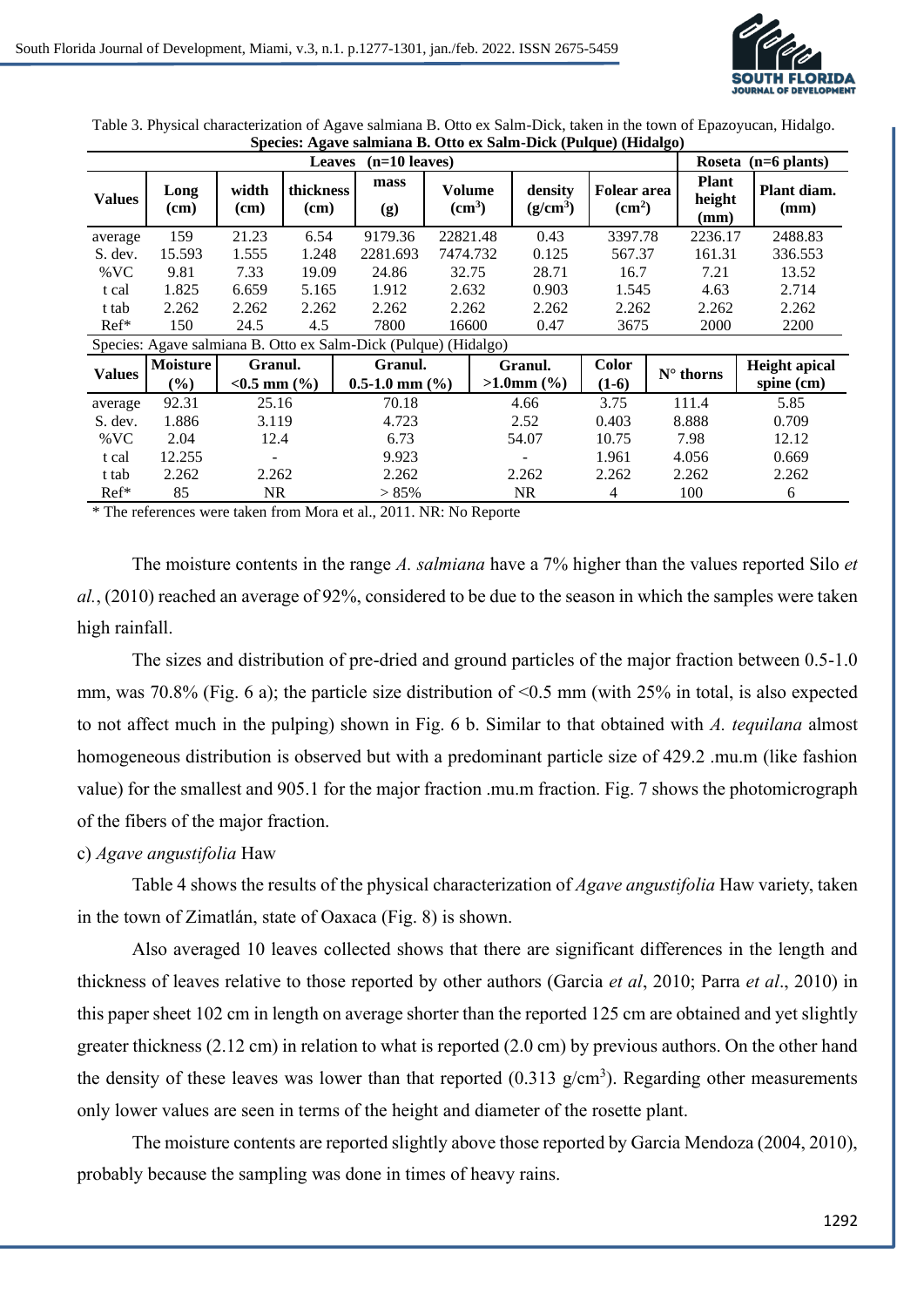

The sizes and distribution of pre-dried and ground particles of the major fraction between 0.5-1.0 mm was 65.17% for the minor fraction (<0.5 mm) was approximately 20%, the distribution and size of the ultimate particles are seen in Fig. 9.

Fig. 6. Distribution and sizes of dry particles of the minor (<0.5 mm) and majority (0.5-1.0 mm) fractions of leaves of *Agave salmiana* B. Otto ex Salm-Dick, taken in the municipality of Epazoyucan, Hidalgo.



Fig. 7. Microphotography of fiber particles 0.5-1.0 mm, from sheets of *Agave salmiana* B. Otto ex Salm-Dick in the municipality of Epazoyucan, Hidalgo state.

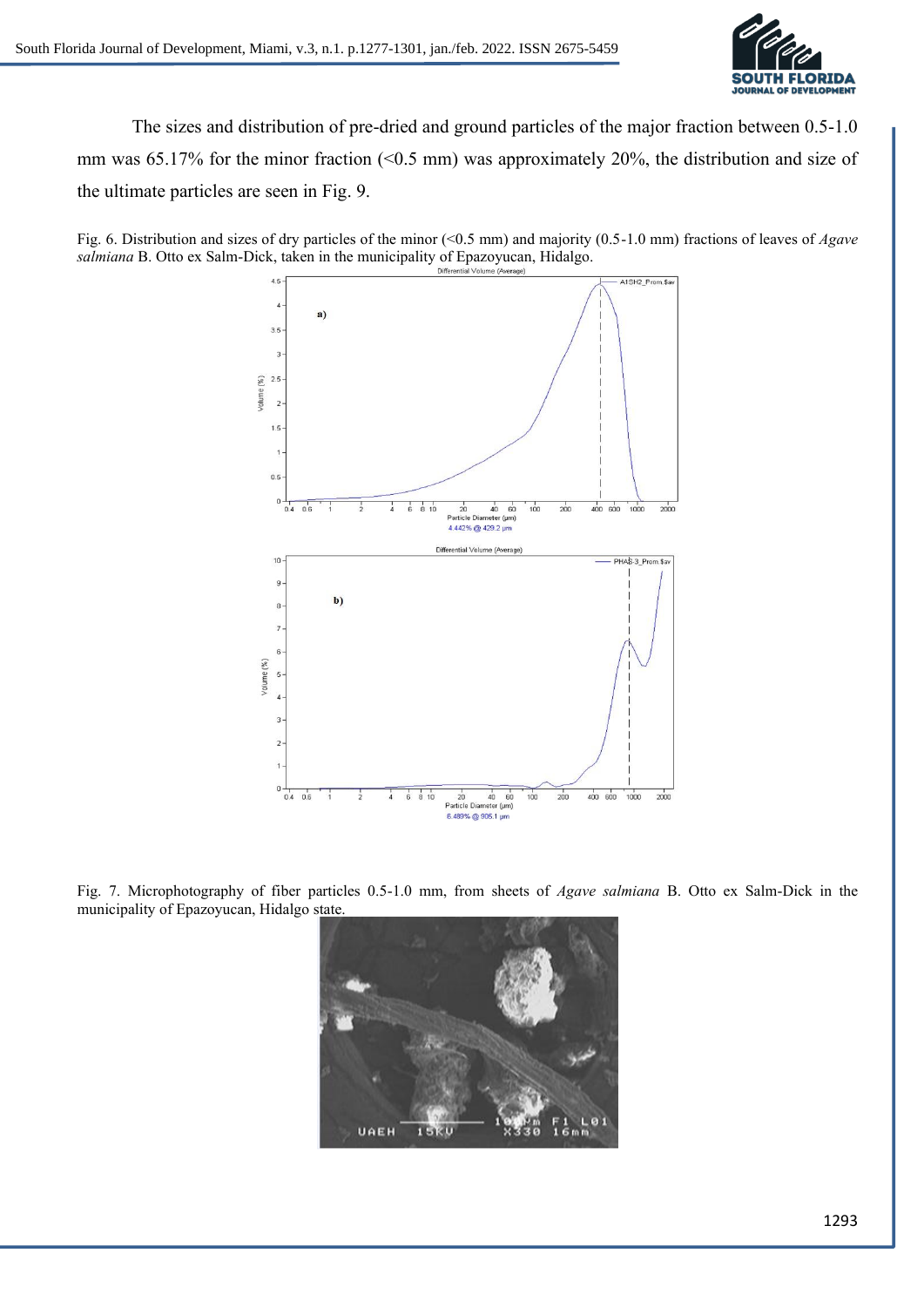

| Table 4. Physical characterization of Agave angustifolia Haw, taken in the town of Zimatlán, Oaxaca. |                                                                       |       |                          |                                                   |                                                         |                            |                                        |                                |                     |                                      |  |
|------------------------------------------------------------------------------------------------------|-----------------------------------------------------------------------|-------|--------------------------|---------------------------------------------------|---------------------------------------------------------|----------------------------|----------------------------------------|--------------------------------|---------------------|--------------------------------------|--|
| Species: Agave angustifolia Haw (Mezcal) (Oaxaca)                                                    |                                                                       |       |                          |                                                   |                                                         |                            |                                        |                                |                     |                                      |  |
| Leaves<br>$(n=10 \text{ leaves})$<br>Roseta $(n=6 \text{ plants})$                                   |                                                                       |       |                          |                                                   |                                                         |                            |                                        |                                |                     |                                      |  |
| <b>Values</b>                                                                                        | Long<br>(cm)                                                          | (cm)  | width thickness<br>(cm)  | mass<br>(g)                                       | <b>Volume</b><br>density<br>$\text{cm}^3$<br>$(g/cm^3)$ |                            | <b>Folear</b><br>area<br>$\text{cm}^2$ | <b>Plant</b><br>height<br>(mm) | Plant diam.<br>(mm) |                                      |  |
| average                                                                                              | 102                                                                   | 6.16  | 2.12                     | 427.67                                            | 1349.22                                                 |                            | 0.313                                  | 636.45                         | 1484.17             | 2225.35                              |  |
| S. dev.                                                                                              | 9.754                                                                 | 0.65  | 0.087                    | 116.497                                           | 282.172                                                 |                            | 0.03                                   | 126.335                        | 130.539             | 193.818                              |  |
| $\%$ VC                                                                                              | 9.56                                                                  | 10.54 | 4.09                     | 27.24                                             | 20.91                                                   |                            | 9.46                                   | 19.85                          | 8.8                 | 8.71                                 |  |
| t cal                                                                                                | 7.456                                                                 | 1.65  | 4.26                     | 2.235                                             |                                                         | 1.112<br>10.127            |                                        | 2.101                          | 2.806               | 3.677                                |  |
| t tab                                                                                                | 2.262                                                                 | 2.262 | 2.262                    | 2.262                                             |                                                         | 2.262<br>2.262             |                                        | 2.262                          | 2.262               | 2.262                                |  |
| $Ref*$                                                                                               | 125                                                                   | 6.5   | 2                        | 510                                               | 1250                                                    |                            | 0.408                                  | 552.5                          | 1600                | 2000                                 |  |
|                                                                                                      |                                                                       |       |                          | Species: Agave angustifolia Haw (Mezcal) (Oaxaca) |                                                         |                            |                                        |                                |                     |                                      |  |
|                                                                                                      | <b>Moisture</b>                                                       |       | Granul.                  | Granul.                                           |                                                         |                            | Granul.                                | <b>Color</b>                   |                     |                                      |  |
| <b>Values</b>                                                                                        | (%)                                                                   |       | < 0.5<br>$mm$ (%)        | $0.5 - 1.0$ mm<br>$(\%)$                          |                                                         | $>1.0 \text{mm}$<br>$(\%)$ |                                        | $(1-6)$                        | $N^{\circ}$ thorns  | <b>Height</b> apical<br>spine $(cm)$ |  |
| average                                                                                              | 72.87                                                                 |       | 19.89                    | 65.17                                             |                                                         |                            | 5.69                                   | $\overline{4}$                 | 79.75               | 2.42                                 |  |
| S. dev.                                                                                              | 6.593                                                                 |       | 5.825                    | 6.366                                             |                                                         | 2.618                      |                                        | 0.15                           | 3.894               | 0.1166                               |  |
| $\%$ VC                                                                                              | 9.05                                                                  |       | 29.29                    | 9.77                                              |                                                         | 46.05                      |                                        | 3.8                            | 4.88                | 4.82                                 |  |
| t cal                                                                                                | 1.375                                                                 |       |                          | 4.883                                             |                                                         |                            |                                        | 1.054                          | 0.203               | 2.169                                |  |
| t tab                                                                                                | 2.262                                                                 |       | 2.262                    | 2.262                                             |                                                         |                            | 2.262                                  | 2.262                          | 2.262               | 2.262                                |  |
| $Ref*$                                                                                               | 70                                                                    |       | $\overline{\phantom{a}}$ | 75                                                |                                                         |                            | $\overline{\phantom{0}}$               | $\overline{4}$                 | 80                  | $2.5^{\circ}$                        |  |
|                                                                                                      | * The references were taken from García et al., 2010. NR: No Reported |       |                          |                                                   |                                                         |                            |                                        |                                |                     |                                      |  |

Fig. 8. Sampling of *Agave angustifolia* Haw., Taken in the municipality of Zimatlán, Oaxaca.



A distribution which is almost similarly uniform but with a predominant size slightly larger particles for 517.2 µm and 993.6 µm minor fraction to the 0.5-1.0 mm fraction is appreciated. As for the color of the leaves, they are considered adequate maturity age (values between 3-4, according to color scale (Reyes *et al*., 2000)) with an average value of 3.70. These leaves had a greater number of lateral spines (111 average) than reported ( $\approx 100$ ) Silo *et al.*, (2010), however the average height of the apical spine (5.85 cm) if the parameter corresponds to these same authors refer ( $\approx 6.0$  cm). Fig. 10 shows a photomicrograph of the fibers of the major fraction.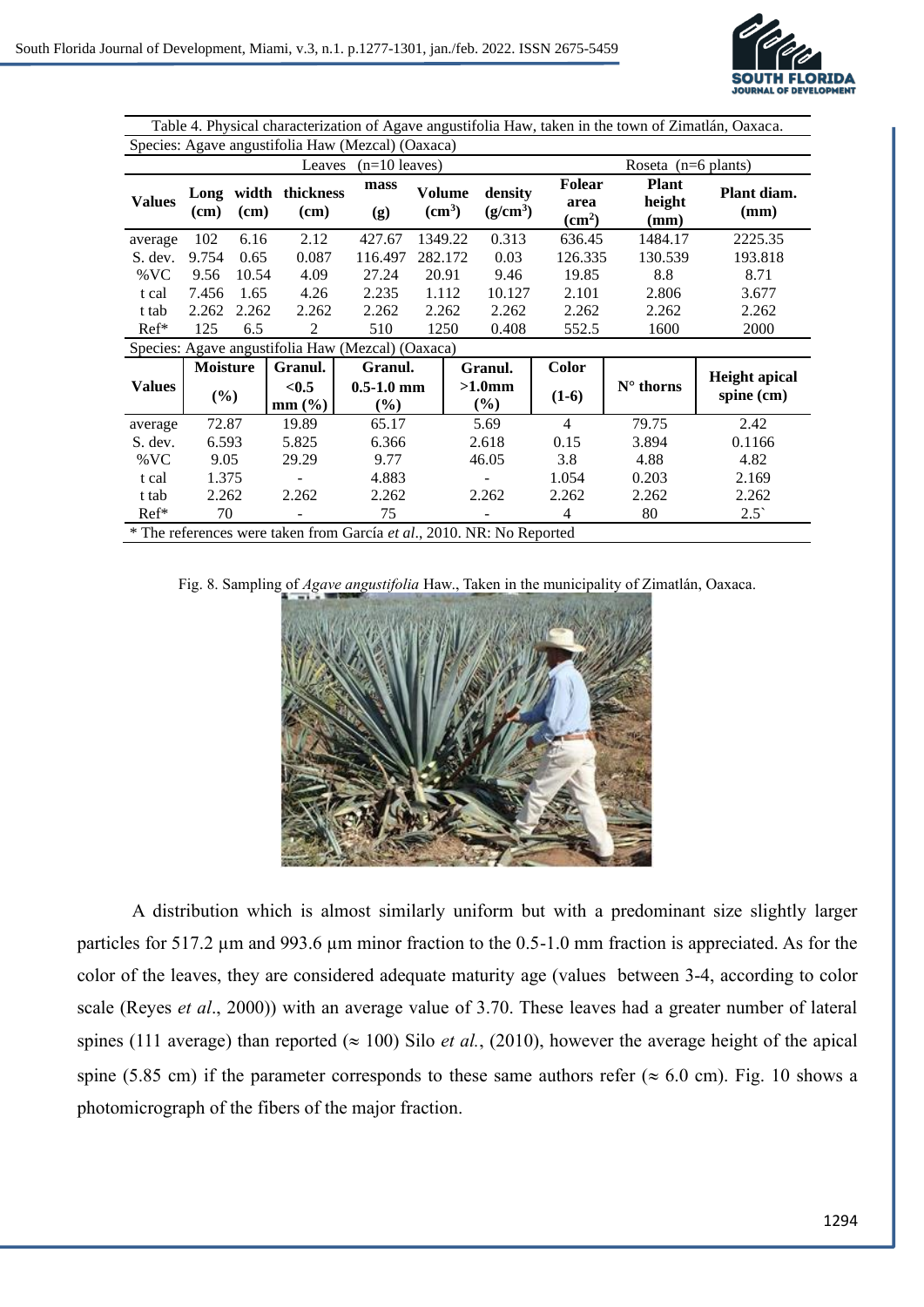

Fig. 9. Distribution and sizes of dry particles of the minor  $(0.5 \text{ mm})$  and majority  $(0.5-1.0 \text{ mm})$  fractions of leaves of Agave angustifolia Haw., Taken in the municipality of Zimatlán, Oaxaca.



Fig. 10. Microphotography of fiber particles 0.5-1.0 mm, of leaves of *Agave angustifolia* Haw., Taken in the municipality of Zimatlán, Oaxaca.



#### d) *Agave lechuguilla* Torr.

Table 5 shows the results of the physical characterization of the variety *Agave lechuguilla* Torr is., Taken in the town of San Agustin Tlaxiaca, Hidalgo (Fig. 11). Also averaging 10 collected sheets can be seen that there are several significant differences, except for the width and mass of the leaves, in all the other parameters are different. With respect to those reported by other authors (Mora, 2012; Gutiérrez *et*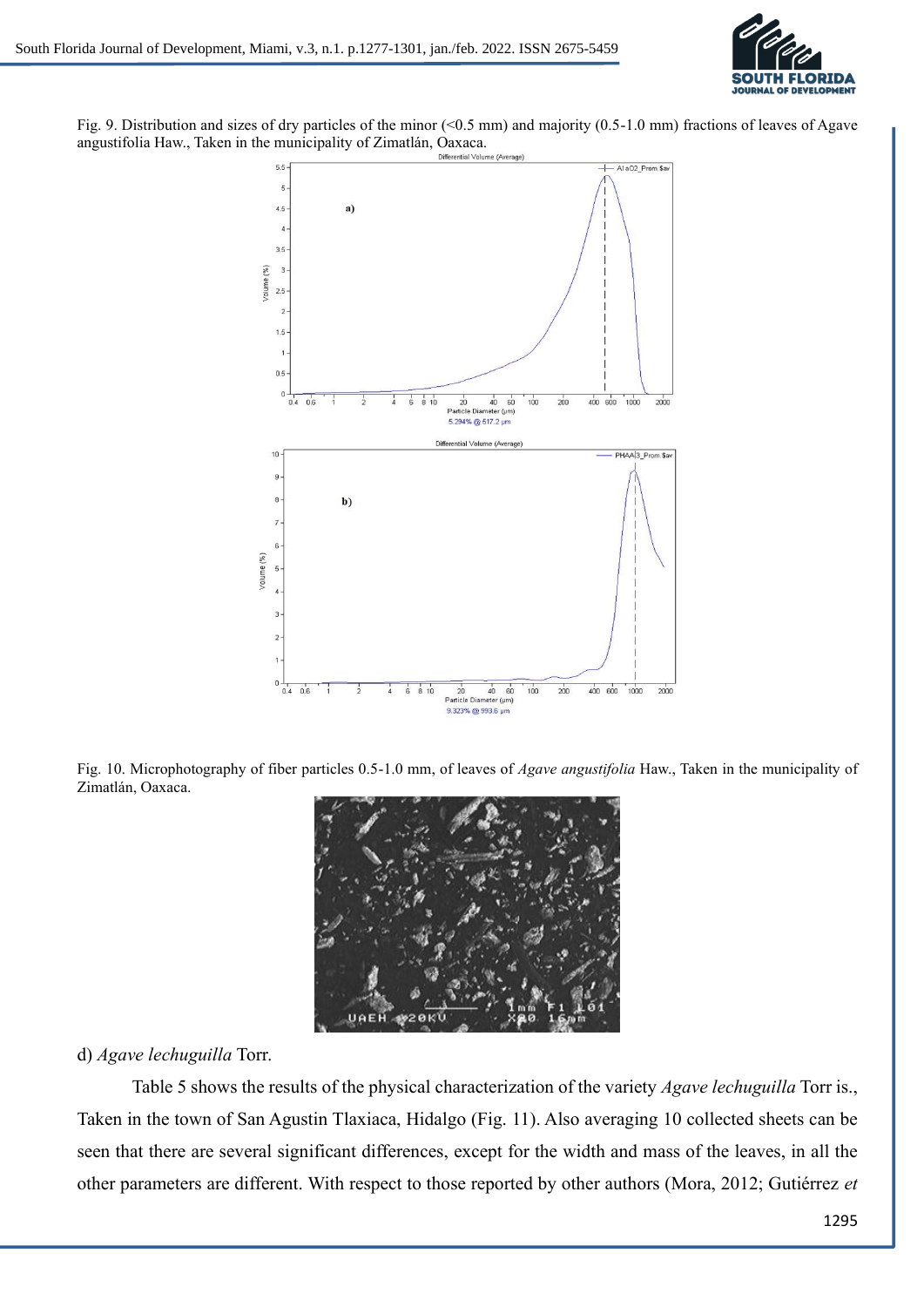

*al*., 2012); in this work leaves shorter, thinner, smaller volume, higher density and higher leaf area is obtained. Regarding measurements of the height and diameter of the rosette plant no significant differences. The moisture contents similarly were higher than expected, because of the same reason above.

| Table 5. Physical characterization of Agave lechuguilla Torr., Taken in the town of San Agustin Tlaxiaca, Hidalgo. |                 |               |                                                     |                      |                              |                       |                                             |                             |                      |  |  |
|--------------------------------------------------------------------------------------------------------------------|-----------------|---------------|-----------------------------------------------------|----------------------|------------------------------|-----------------------|---------------------------------------------|-----------------------------|----------------------|--|--|
| Species: Agave lechuguilla Torr. (fibras) (Hidalgo)                                                                |                 |               |                                                     |                      |                              |                       |                                             |                             |                      |  |  |
| $(n=10 \text{ leaves})$<br>Leaves<br>Roseta $(n=6 \text{ plants})$                                                 |                 |               |                                                     |                      |                              |                       |                                             |                             |                      |  |  |
| <b>Values</b>                                                                                                      | Long<br>(cm)    | width<br>(cm) | thickness<br>(cm)                                   | mass<br>(g)          | Volume<br>(cm <sup>3</sup> ) | density<br>$(g/cm^3)$ | <b>Folear</b><br>area<br>(cm <sup>2</sup> ) | <b>Plant height</b><br>(mm) | Plant diam.<br>(mm)  |  |  |
| average                                                                                                            | 39.83           | 4             | 0.66                                                | 91.04                | 104.83                       | 0.87                  | 159.4                                       | 58.67                       | 91.33                |  |  |
| S. dev.                                                                                                            | 2.177           | 0.229         | 0.08                                                | 12.529               | 16.619                       | 0.05                  | 12.352                                      | 2.156                       | 3.194                |  |  |
| $\%$ VC                                                                                                            | 5.46            | 5.71          | 12.23                                               | 13.76                | 15.85                        | 5.67                  | 7.75                                        | 3.68                        | 3.5                  |  |  |
| t cal                                                                                                              | 7.506           | 0.061         | 5.698                                               | 0.263                | 7.454                        | 15.856                | 15.739                                      | 1.955                       | 1.32                 |  |  |
| t tab                                                                                                              | 2.262           | 2.262         | 2.262                                               | 2.262                | 2.262                        | 2.262                 | 2.262                                       | 2.262                       | 2.262                |  |  |
| $Ref*$                                                                                                             | 45              | 4             | 0.8                                                 | 90                   | 144                          | 0.63                  | 97.92                                       | 60                          | 90                   |  |  |
|                                                                                                                    |                 |               | Species: Agave lechuguilla Torr. (fibras) (Hidalgo) |                      |                              |                       |                                             |                             |                      |  |  |
|                                                                                                                    | <b>Moisture</b> |               | Granul.                                             | Granul.              |                              | Granul.               | Color                                       |                             | Height               |  |  |
| <b>Values</b>                                                                                                      | (%)             |               | $<$ 0.5 mm<br>$\frac{9}{6}$                         | $0.5-1.0$ mm $(\% )$ |                              | $>1.0$ mm<br>$(\%)$   | $(1-6)$                                     | $N^{\circ}$ thorns          | apical spine<br>(cm) |  |  |
| average                                                                                                            | 76.08           |               | 41.8                                                | 46.92                |                              | 11.29                 | 3.5                                         | 27.33                       | 1.87                 |  |  |
| S. dev.                                                                                                            | 1.23            |               | 6.527                                               | 8.266                |                              | 7.299                 | $\Omega$                                    | 2.54                        | 0.227                |  |  |
| %VC                                                                                                                | 1.62            |               | 15.62                                               | 17.62                |                              | 64.65                 | $\mathbf{0}$                                | 9.29                        | 12.16                |  |  |
| t cal                                                                                                              | 15.638          |               |                                                     | 10.744               |                              |                       | 0                                           |                             | 1.858                |  |  |
| t tab                                                                                                              | 2.262           |               | 2.262                                               | 2.262                |                              | 2.262                 | 2.262                                       | 2.262                       | 2.262                |  |  |
| $Ref*$                                                                                                             | 70              |               | NR                                                  | 75                   |                              | <b>NR</b>             | 3.5                                         | <b>NR</b>                   | $\overline{2}$       |  |  |

\* The references were taken from Gutiérrez *et al*., 2012. NR: No Reported

The size and distribution of particles previously dried and ground of the major fraction between 0.5-1.0 mm was 46.92%, a figure much lower than expected at reporting Reyes *et al*., 2000, who indicate an approximate value 75% and the lowest in all varieties. For the minor fraction  $($ <0.5 mm) a very high value of 41.8%, although there is an expected value for this fraction is considered that if time could affect the pulping of cellulose for low size was obtained.

The distribution and size of the ultimate particles are observed in Fig. 12 a and b. An almost homogeneous distribution shown but with a slightly larger size of predominant particles and 567.7 .mu.m for 1091 .mu.m minority and majority fraction to fraction; by results is similar to the variety *A. angustifolia*.

Fig. 11. Sampling of *Agave lechuguilla* Torr., Taken in the municipality of San Agustín Tlaxiaca, Hidalgo.

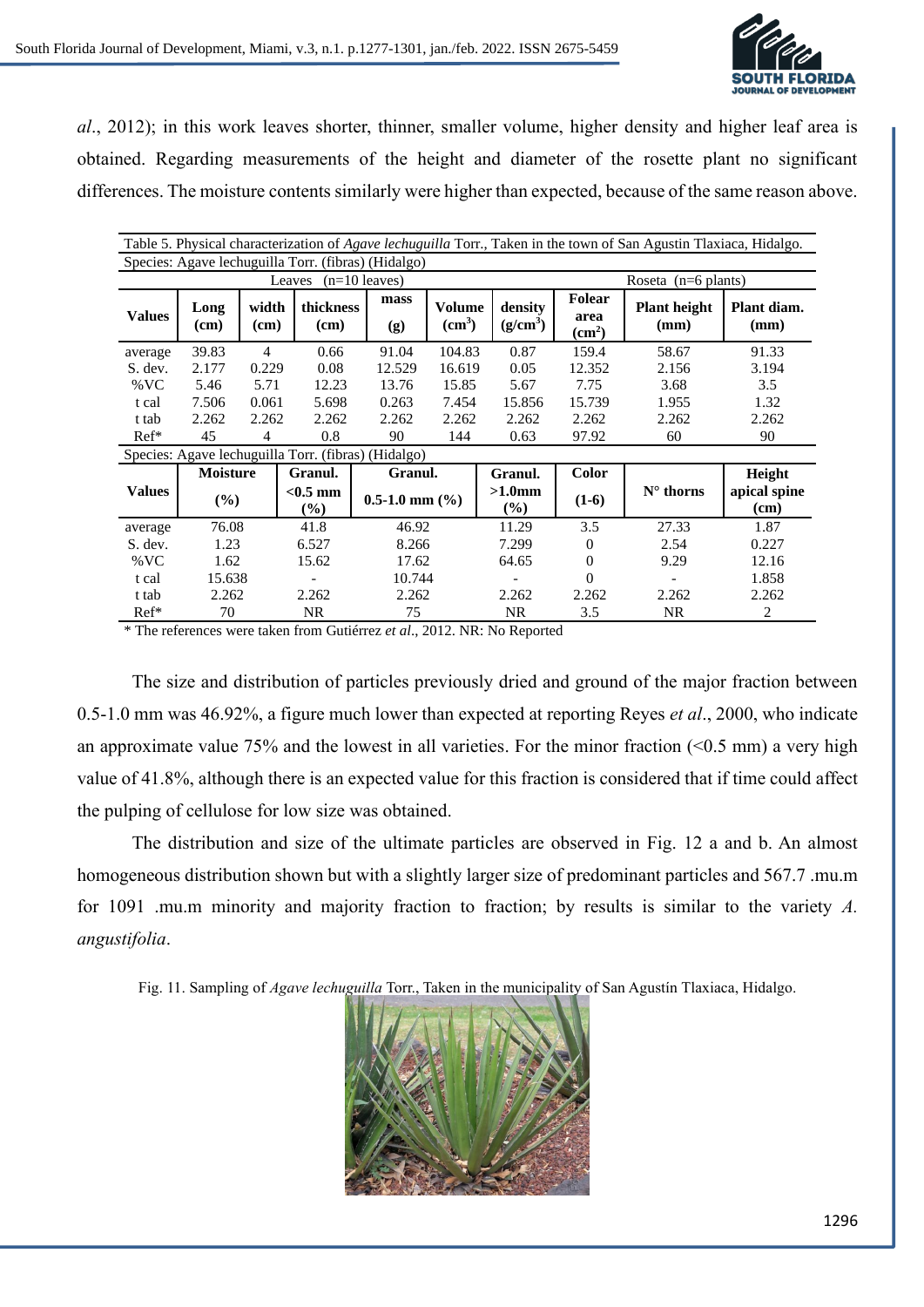

Fig. 12. Distribution and sizes of dry particles of minor fractions a) <0.5 mm and majority b) 0.5-1.00 mm of leaves of *Agave lechuguilla* Torr., Taken in the Municipality of San Agustín Tlaxiaca, Hidalgo.



As for the color of the leaves, according to color scale Reyes *et al*., 2000 with an average value of 3.50, are considered mature and excellent age to be used. These leaves had the lowest number of lateral spines (27 on average) than all other varieties, this due to its smaller relative, but the average height of the apical spine (1.87 cm) if the parameter corresponds to the authors (Reyes *et al.*, 2000) refer ( $\approx$ 2.0 cm). Fig. 13 shows a photomicrograph of fiber lengths for this range. If the average of all species are compared in terms of particle size on minority fractions  $( $0.5 \text{ mm}$ ), which are those that may be not beneficial when$ the process of pulping, we see in Table 6, with sizes between 0.33 to 0.45 mm overall averages the highest percentages (25.2% and 41.8%) for species *A. salmiana* and *A. lechuguilla* correspond; both species are cultivated in the state of Hidalgo. This corresponds to the two species of sheet longer, wider and thicker (*A. salmiana*) and the shorter, narrower, and thinner (*A. lechugilla*). Meanwhile the species with the largest and smallest average size (*A. angustifolia* and *A. tequilana* respectively) were the percentage of portion in this fraction <0.5 mm. These two species are more similar from morphological or phenotypical view point.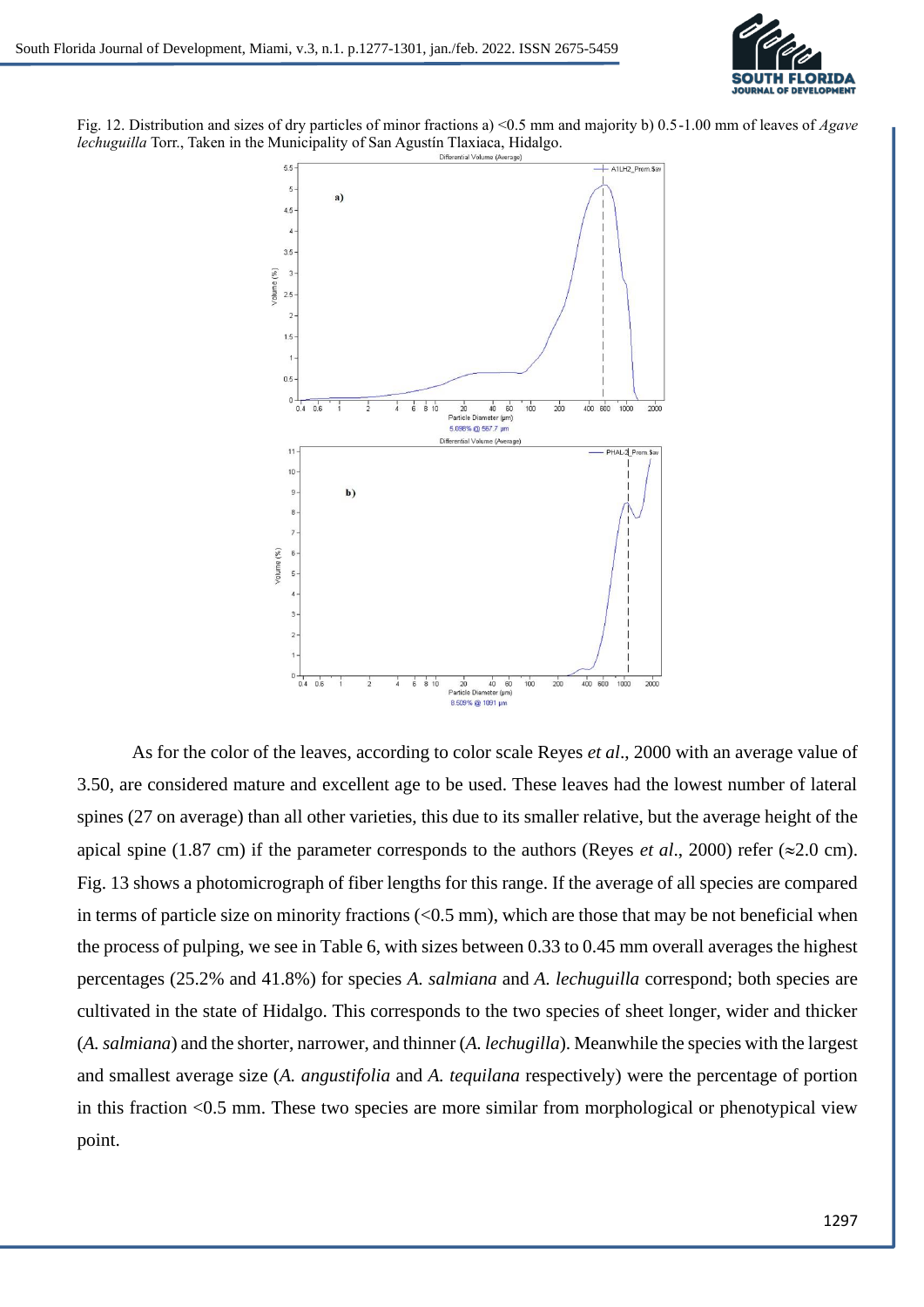

Fig. 13. Microphotography of the fiber particles 0.5-1.0 mm, of leaves of *Agave lechuguilla* Torr., Taken in the Municipality of San Agustín Tlaxiaca, Hidalgo.



Table 6. Values of average particle size of the resulting smaller fraction (<0.5mm) of the four species studied. Mean, standard deviation, coefficient of variability and total percentage.

| <b>Plant/leaves</b> | A. angust | A. lechug | А.<br>salmian | A. tequil |
|---------------------|-----------|-----------|---------------|-----------|
| Average             | 519.37    | 452.45    | 335.68        | 333.33    |
| STA. DES.           | 42.181    | 102.029   | 57.022        | 65.155    |
| % VC                | 8.12      | 22.55     | 16.99         | 19.55     |
| Percentaje          | 19.89     | 41.8      | 25.16         | 13.6      |

### **4 CONCLUSION**

From the results of physical characterization and in particular mainly about the sizes of fibers found it can be concluded that there is a high potential for the production of pulp for papermaking. Species *A. angustifolia* and *A. tequilana* were presented minor percentage of sizes or fractions <0.5 mm that may affect the length of the cellulose fibers after alkaline pulping process. With the *A. tequilana* fiber 98.5% <1 mm was obtained the majority fraction being the fraction corresponding to 0.5-1.0 mm (84.3%) which corresponds to an almost ideal size for producing cellulosic pulp for making paper. The species *A. angustifolia* showed a 85.06% fibers <1 mm fraction between 0.5-1.0 mm majority (65.2%). The other two species may showed lesser potential for obtaining cellulose pulp for paper.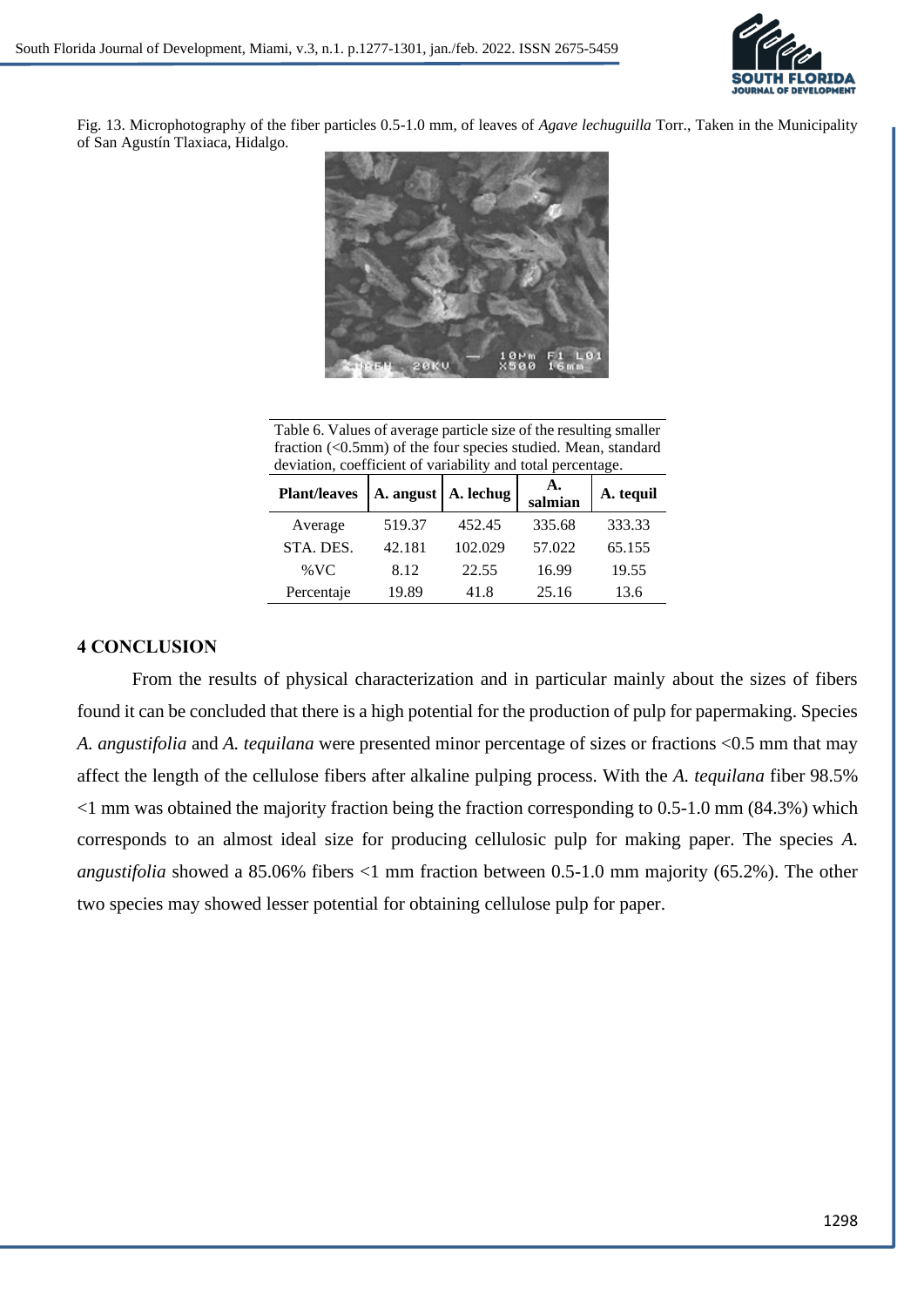

## **REFERENCES**

Aguilar, R.N. 2011. Efecto del almacenamiento de bagazo de caña en las propiedades físicas de celulosa grado papel. Ingeniería Investigación y Tecnología 12(1): 189-197.

Aguirre R.; S. Charcas; F.P. Flores. 2001. El maguey mezcalero potosino. Universidad Autónoma de San Luis Potosí. Consejo Potosino de Ciencia y Tecnología. San Luis Potosí, S.L.P. México. 78 p.

Arriaga, V.V., Y. Cervantes and A. Vargas Mena. 1994. Manual de Reforestación con Especies Nativas: Colecta y Preservación de Semillas, Propagación y Manejo de Plantas. SEDESOL / INE – Facultad de Ciencias UNAM. México, D.F.

Baskin, C.C and J.M. Baskin. 1998. Seeds: ecology, biogeography, and evolution of dormancy and germination. Academic Press, San Diego, California, USA.

Bravo, M.E. 2003. Sugerencias para el manejo integrado del picudo del maguey mezcalero Scyphophorus intertitialis Gyllenhal. Folleto Técnico Número 4. Santo Domingo Barrio Bajo, Etla, Oaxaca, México. p. 1-27.

Colunga, G.M., A.S. Larqué, Z. Eguiarte, Z.P. Zizumbo. 2007. En lo ancestral hay futuro: del tequila, los mezcales y otros agaves. CICY-CONACYT-CONABIO-INE, México, D.F. 402 pp.

CRT, 2008. (CONSEJO REGULADOR DEL TEQUILA). Informe de las principales actividades enerodiciembre de 2008, Disponible en la dirección: www.crt.org. mx Consultado 10 de marzo de 2014.

Delgado, C. R.; Rodríguez, R.; Capulín, J.; Madariaga, A.; Islas, M. 2022. Physicochemical characterization of saline agricultural soils in the town of Chicavasco, Hidalgo State, Mexico. South Florida Journal of Development. Vol. 3 No. 1. p. 335-344.

DOF, 2011. Ley publicada en el Alcance del Periódico Oficial, el lunes 31 de diciembre de 2011

Enríquez V.J.R, G. Carrillo, J.L. Rodríguez (2005) Sales inorgánicas y ácido indolbutírico en el enraizado in vitro de brotes de Agave angustifolia. Rev. Fitotec. Mex. 28: 175-178.

FAO 1994. FAO Agriculture Series, No. 27. ISSN 0081-4539. Food and Agriculture Organization of the United Nations.

Flores L., M. Byerly, R. Aceves and C. Ruiz. 2002. Diagnóstico del sistema de producción de agave con énfasis en problemas fitosanitarios. pp. 63-95. In Análisis agroecológico de Agave tequilana Weber var. Azul con énfasis en problemas fitosanitarios en Jalisco. Publicación Especial Núm. 1. INIFAP-CIRPAC-Campo Exp. Altos de Jalisco. Tepatitlán, Jalisco, México.

García Herrera, E.J.; J. Méndez Gallegos and D. Talavera Magaña. 2010. RESPYN Revista Salud Pública y Nutrición, Edición Especial No. 5; (ISSN 1870-0160), 119-129.

García Mendoza, A. 2010. Revisión taxonómica del complejo Agave potatorum Zucc. (Agavaceae): nuevos taxa y neotipificación. Acta Bot. Mex. 91():71-93.

García Mendoza, A. J. 2012. México, país de magueyes. Suplemento "La Jornada del campo". La Jornada, sábado 18 de febrero del 2012, no. 53, p. 4. Versión electrónica: Artículo sobre los distintos tipos de magueyes o mezcales o agaves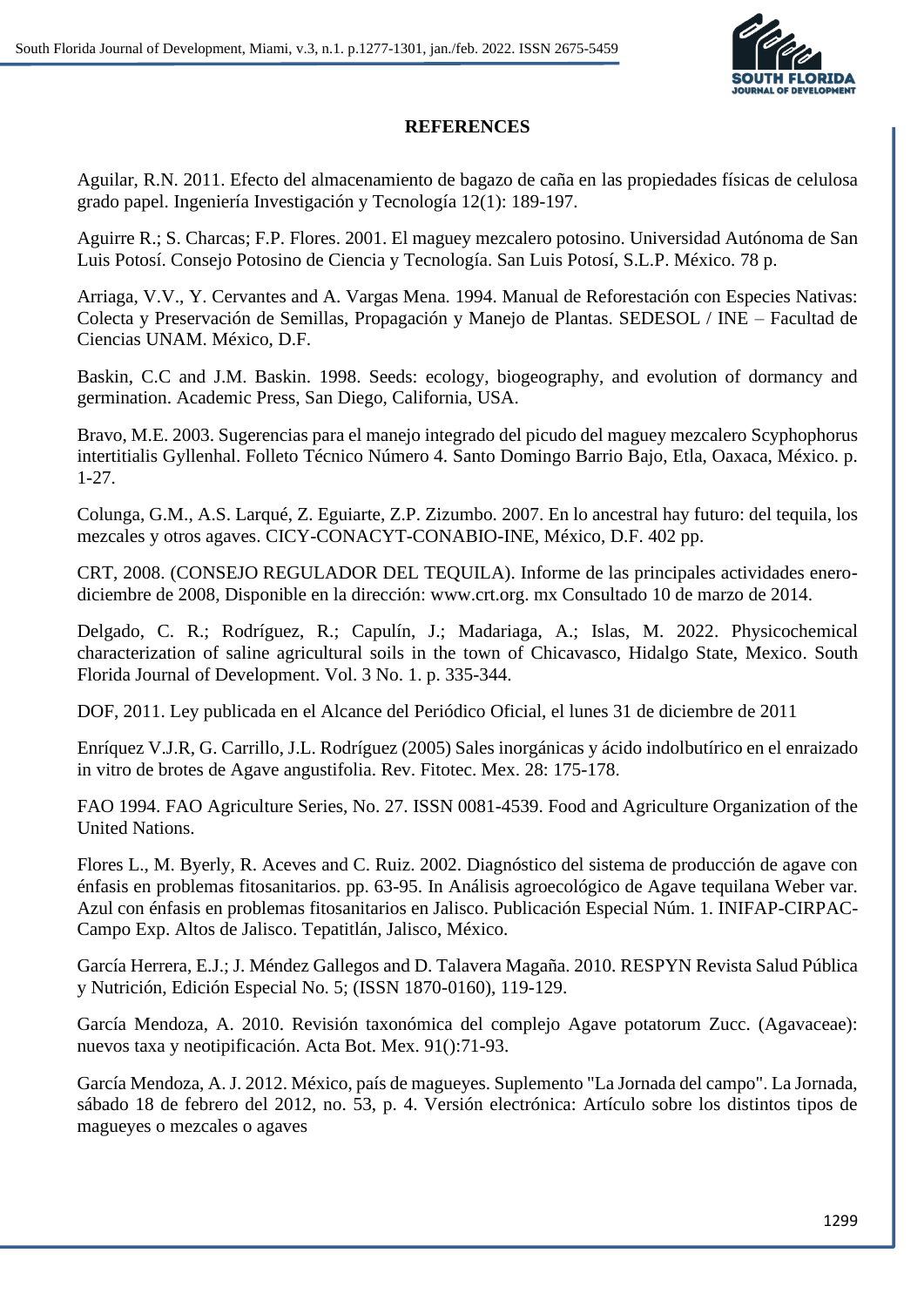

García Mendoza, A.J. 2004. Agaváceas. In: García Mendoza, A.J., Ordóñez, M.J. and Briones Salas M. (eds.). Biodiversidad de Oaxaca, Instituto de Biología, UNAM-Fondo Oaxaqueño para la Conservación de la Naturaleza-World Wildlife Fund, México, D. F. p.p. 159-169.

Gentry, A.H. 1982. Patterns of neotropical plant species diversity. Evolutionary Biology, 15:1-84.

González. M. 1986. Determinación de la Dosis de Ácido 2-cloroetil fosfórico y Época Óptima para la Propagación de Barbasco Dioscorea composita. Tesis profesional (Ingeniero Agrónomo). Facultad de Agricultura, Universidad Autónoma de Guadalajara. Jalisco.

Granados, D. 1993. Los Agaves de México. Universidad Autónoma de Chapingo.

Gutiérrez Uribe, A.J.; L. Santos Zea, A.M. Leal Diaz and E. Cortes Ceballos. 2012 "Agave (Agave spp.) and Its Traditional Products as a Source of Bioactive Compounds," Current Bioactive Compounds, Vol. 8, No. 3, 2012, pp. 218-231.

Hernández, G., D. Canelo and G. Morales. 1991. Estudio de cuatro especies forestales no maderables de los municipios de San Juan de Guadalupe y General Simón Bolívar, Durango (Informe Anual). Programa de Aprovechamiento de Recursos Naturales (PAIR - UNAM). Facultad de Ciencias, UNAM. México, D.F.

Iniguez Covarrubias G., S.E. Lange and R.M. Rowell. 2001. Utilization of byproducts from the tequila industry: part 2 potential value of Agave tequilana Weber azul leaves. Bioresour. Technol. 77:101-108

Martínez L. 2004. Tequila, tradición y destino. Revimundo, México D. F. 165 pp. En: Martínez, M. 1979. Catálogo de Nombres Científicos y Vulgares de Plantas Mexicanas. Fondo de Cultura Económica. México. 1247 p.

Medina G.G., J.C. Ruiz and P. Martínez. 1998. Los Climas de México. Libro Técnico Núm. 1. INIFAP. Ed. Conexión Gráfica. Guadalajara, Jalisco, México. 103 p.

Montañez, S.J.; G.J. Venegas, V.M. Vivar and R.E. Ramos. 2011. Extracción, caracterización y cuantificación de los fructanos contenidos en la cabeza y en las hojas del Agave tequilana Weber Azul. Bioagro. 3(23):199-206.

Mora, C.A. 2012. Caracterización estructural de dos matorrales del noreste de México. Tesis de Maestría. Universidad Autónoma de Nuevo León. Facultad de Ciencias Forestales. Departamento de Silvicultura y Manejo Forestal.

Mora López J.L, J.A. Reyes Agüero, J.L. Flores Flores, C.V. Peña Valdivia and J.R. Aguirre Rivera. 2011. Variación morfológica y humanización de la sección salmianae del género Agave. Agrociencia 45:465– 467.

NMX-F-211-SCFI-2012. Alimentos-aceites y grasas vegetales o animales-determinacion de humedad y materia volatil por el metodo de placa caliente-metodo de prueba (cancela a la NMX-F-211-SCFI-2006)

Nobel, P. S. 2003. Agave tequilana and tequila. Mildred E. Mathias botanical Garden, UCLA 6(2): 13- 15.

Nobel, P.S., G. Castañeda, E. North, B. Pimienta and C. Ruiz. 1998. Temperature influences on leaf CO2 exchange, cell viability and cultivation range for Agave tequilana. Journal of Arid Environments 39:1-9.